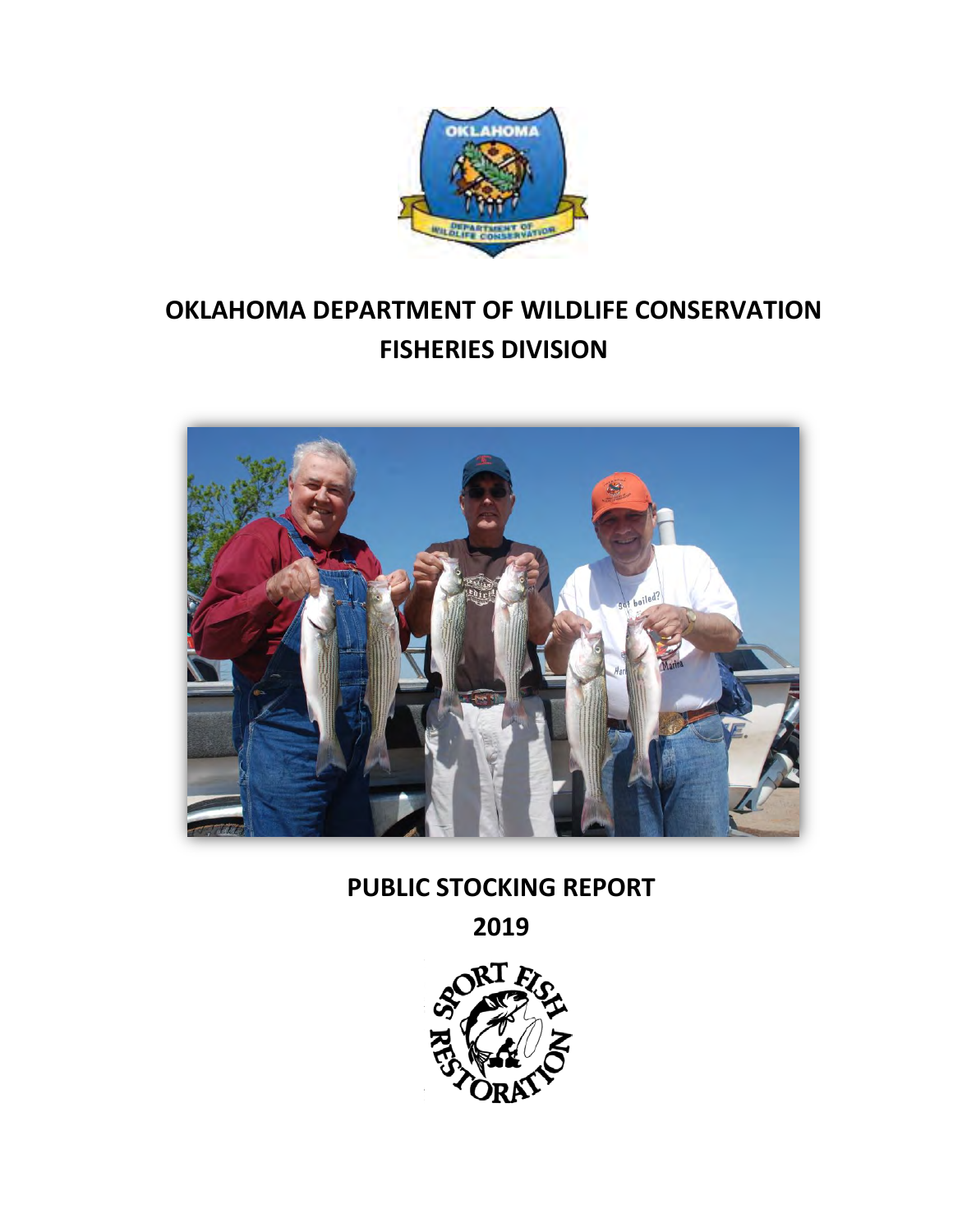## **Table of Contents**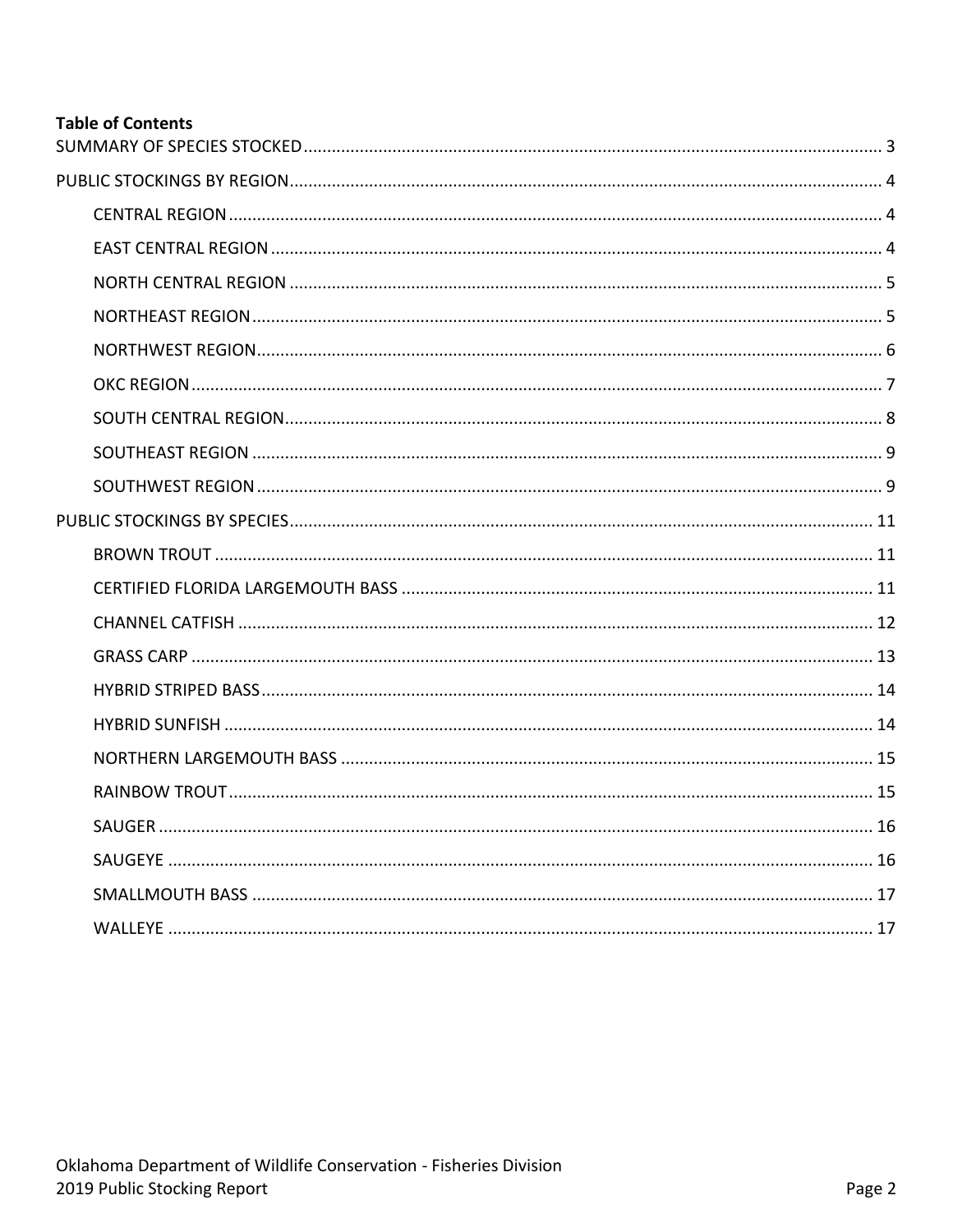## **SUMMARY OF SPECIES STOCKED**

January 2019 through December 2019

<span id="page-2-0"></span>

| <b>Public Waters</b>                  |            |
|---------------------------------------|------------|
| <b>Brown Trout</b>                    | 25,485     |
| Certified Florida Largemouth Bass     | 999,427    |
| Channel Catfish                       | 349,518    |
| Grass Carp                            | 500        |
| <b>Hybrid Striped Bass</b>            | 918,301    |
| Hybrid Sunfish                        | 11,841     |
| Northern Largemouth Bass              | 17,349     |
| <b>Rainbow Trout</b>                  | 301,305    |
| Sauger                                | 126,620    |
| Saugeye                               | 3,626,140  |
| <b>Smallmouth Bass</b>                | 2,540      |
| Walleye                               | 7,016,495  |
| <b>Total Stocked in Public Waters</b> | 13,395,521 |

| <b>Private Farm Ponds</b>          |         |
|------------------------------------|---------|
| Bluegill                           | 159,500 |
| <b>Channel Catfish</b>             | 27,100  |
| Northern Largemouth Bass           | 30,975  |
| <b>Total Stocked in Farm Ponds</b> | 217,575 |

**GRAND TOTAL STOCKED IN 2019 13,613,096**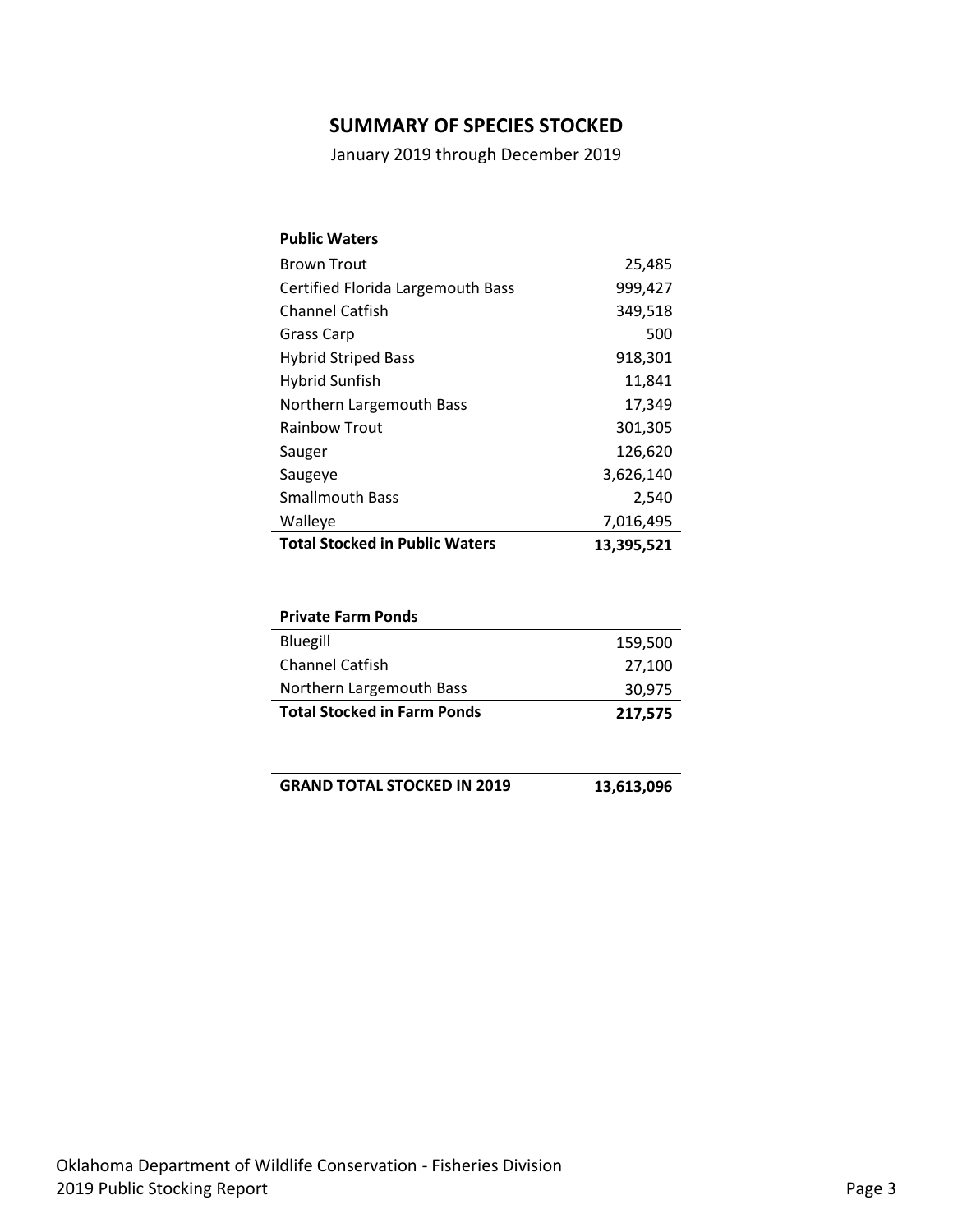#### <span id="page-3-0"></span>**PUBLIC STOCKINGS BY REGION**

<span id="page-3-1"></span>

| <b>CENTRAL REGION</b>   |                                              |               |              |              |  |
|-------------------------|----------------------------------------------|---------------|--------------|--------------|--|
| Water stocked           | <b>Species</b>                               | <b>Number</b> | Size (in)    | County       |  |
| <b>Bell Cow</b>         | Northern LMB                                 | 60            | 18-20        | Lincoln      |  |
| <b>Dripping Springs</b> | <b>Certified FLMB</b>                        | 120,875       | $1.5 - 1.85$ | Okmulgee     |  |
| <b>Dustin City</b>      | <b>Channel Catfish</b>                       | 15            | 18           | Hughes       |  |
| Eufaula                 | <b>Certified FLMB</b>                        | 120,558       | 1.5          | Mcintosh     |  |
| Eufaula                 | <b>Channel Catfish</b>                       | 100           | 4            | Mcintosh     |  |
| Holdenville City        | <b>Certified FLMB</b>                        | 57,148        | 1.5          | Hughes       |  |
| Holdenville City        | Saugeye                                      | 20,250        | 1.5          | Hughes       |  |
| Okemah City             | Channel Catfish                              | 15,778        | 6.75         | Okfuskee     |  |
| Shawnee #1              | Saugeye                                      | 22,000        | 1.5          | Pottawatomie |  |
| Shawnee #2              | Saugeye                                      | 26,720        | 1.5          | Pottawatomie |  |
| Wetumka                 | <b>Channel Catfish</b>                       | 7,007         | 6.95         | Hughes       |  |
| Wewoka                  | Saugeye                                      | 20,250        | 1.5          | Seminole     |  |
|                         | <b>Total Fish Stocked in Central Region:</b> | 410,761       |              |              |  |
|                         |                                              |               |              |              |  |

<span id="page-3-2"></span>

| <b>EAST CENTRAL REGION</b>                        |                       |               |             |          |  |
|---------------------------------------------------|-----------------------|---------------|-------------|----------|--|
| <b>Water stocked</b>                              | <b>Species</b>        | <b>Number</b> | Size (in)   | County   |  |
| Ft. Gibson Lake                                   | <b>Certified FLMB</b> | 664           | 6           | Wagoner  |  |
| Illinois River-Lower                              | <b>Brown Trout</b>    | 7,500         | 6.42        | Sequoyah |  |
| Illinois River-Lower                              | <b>Rainbow Trout</b>  | 112,583       | 10.52-11.43 | Sequoyah |  |
| Illinois River-Lower                              | <b>Rainbow Trout</b>  | 646           | $11 - 14$   | Sequoyah |  |
| Illinois River-Lower                              | <b>Rainbow Trout</b>  | 56            | $14 - 24$   | Sequoyah |  |
| <b>Stigler Sports Complex Pond</b>                | Hybrid Sunfish        | 48            | 9           | Haskell  |  |
| <b>Stilwell City</b>                              | Grass Carp            | 500           | 7           | Adair    |  |
| Webber Falls                                      | Sauger                | 68,450        | 1.5         | Muskogee |  |
| <b>Total Fish Stocked in East Central Region:</b> | 190,447               |               |             |          |  |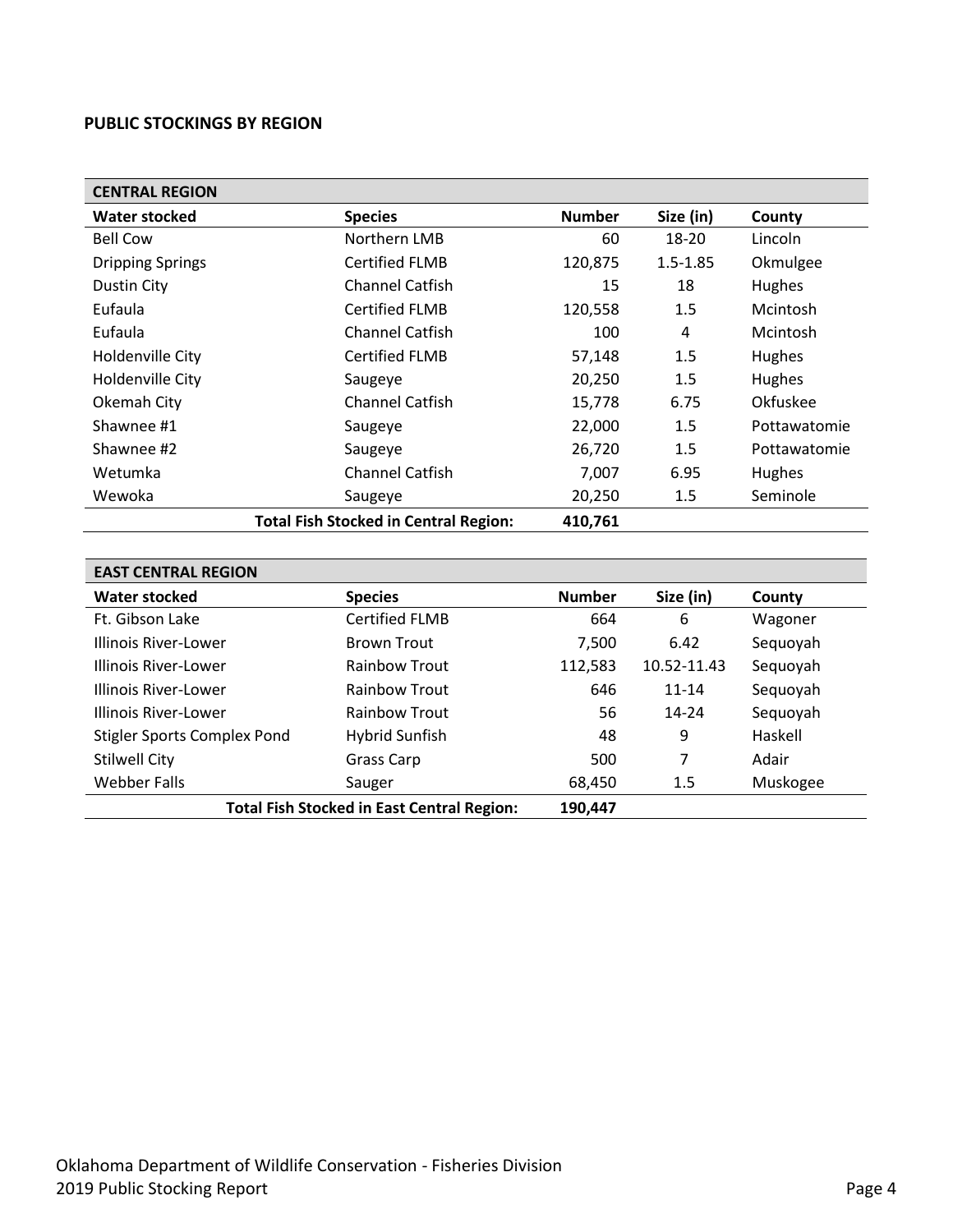<span id="page-4-0"></span>

| <b>NORTH CENTRAL REGION</b>                                     |                            |               |              |        |
|-----------------------------------------------------------------|----------------------------|---------------|--------------|--------|
| <b>Water stocked</b>                                            | <b>Species</b>             | <b>Number</b> | Size (in)    | County |
| Arkansas River/Kaw Dam                                          | Sauger                     | 58,170        | 1.2          | Osage  |
| <b>Birch</b>                                                    | <b>Hybrid Striped Bass</b> | 18,232        | 1.5          | Osage  |
| Carl Blackwell                                                  | <b>Hybrid Striped Bass</b> | 67,400        | 1.6          | Payne  |
| Carl Blackwell                                                  | Saugeye                    | 67,922        | $1.3 - 1.5$  | Payne  |
| <b>Cleveland City</b>                                           | <b>Certified FLMB</b>      | 150           | 9            | Pawnee |
| Kaw                                                             | <b>Hybrid Striped Bass</b> | 41,860        | 1.6          | Kay    |
| Kaw                                                             | Walleye                    | 66,000        | 1.5          | Kay    |
| Lone Chimney                                                    | <b>Certified FLMB</b>      | 200           | 9            | Payne  |
| McMurtry                                                        | Saugeye                    | 25,001        | $1.5 - 1.75$ | Noble  |
| McMurtry                                                        | Saugeye                    | 349,056       | fry          | Noble  |
| Perry CCC (Lake Perry Park)                                     | <b>Rainbow Trout</b>       | 8,075         | $10 - 14$    | Noble  |
| Perry CCC (Lake Perry Park)                                     | <b>Rainbow Trout</b>       | 515           | $14+$        | Noble  |
| Ponca City Lake                                                 | <b>Hybrid Striped Bass</b> | 16,100        | 1.6          | Kay    |
| Ponca City Lake                                                 | Saugeye                    | 16,100        | 1.5          | Kay    |
| <b>Shell Creek Lake</b>                                         | Saugeye                    | 11,550        | 1.2          | Osage  |
| Shidler                                                         | <b>Certified FLMB</b>      | 100           | 9            | Osage  |
| Skiatook                                                        | <b>Certified FLMB</b>      | 15,015        | 1.5          | Osage  |
| Skiatook                                                        | <b>Hybrid Striped Bass</b> | 99,937        | 1.5          | Osage  |
| Skiatook                                                        | Walleye                    | 105,802       | $1.5 - 1.75$ | Osage  |
| <b>Skiatook Nursery Pond</b>                                    | Hybrid Sunfish             | 400           | $4 - 5$      | Osage  |
| Sooner Lake                                                     | <b>Hybrid Striped Bass</b> | 27,000        | 1.6          | Noble  |
| Sooner Lake                                                     | Saugeye                    | 217,039       | $1.25 - 1.5$ | Noble  |
| <b>Total Fish Stocked in North Central Region:</b><br>1,211,624 |                            |               |              |        |

<span id="page-4-1"></span>

| <b>NORTHEAST REGION</b>       |                            |               |             |                 |  |
|-------------------------------|----------------------------|---------------|-------------|-----------------|--|
| <b>Water stocked</b>          | <b>Species</b>             | <b>Number</b> | Size (in)   | County          |  |
| <b>Bixhoma</b>                | <b>Certified FLMB</b>      | 30,450        | 1.5         | Wagoner         |  |
| Dale Zachary Sr. Citizens     | <b>Channel Catfish</b>     | 704           | 8           | Wagoner         |  |
| Eucha Lake                    | <b>Certified FLMB</b>      | 1,300         | $5-9$       | <b>Delaware</b> |  |
| Grand Lake                    | <b>Hybrid Striped Bass</b> | 100,222       | $1.5 - 1.6$ | <b>Delaware</b> |  |
| Lee Lake                      | Hybrid Sunfish             | 900           | 6           | Washington      |  |
| Maple Park                    | <b>Channel Catfish</b>     | 296           | 8           | Wagoner         |  |
| Natural Falls State Park      | <b>Channel Catfish</b>     | 560           | 8           | <b>Delaware</b> |  |
| Oologah                       | <b>Hybrid Striped Bass</b> | 100,923       | 1.25-1.75   | Rogers          |  |
| Oologah                       | Walleye                    | 149,022       | 1.5         | Rogers          |  |
| Sapulpa - Kelly Lane Park     | Hybrid Sunfish             | 552           | 6           | Creek           |  |
| Sapulpa - Kelly Lane Park     | <b>Channel Catfish</b>     | 304           | 8           | Creek           |  |
| Turkey Mountain Pond A        | Hybrid Sunfish             | 100           | 6           | Tulsa           |  |
| <b>Turkey Mountain Pond B</b> | Hybrid Sunfish             | 300           | 6           | Tulsa           |  |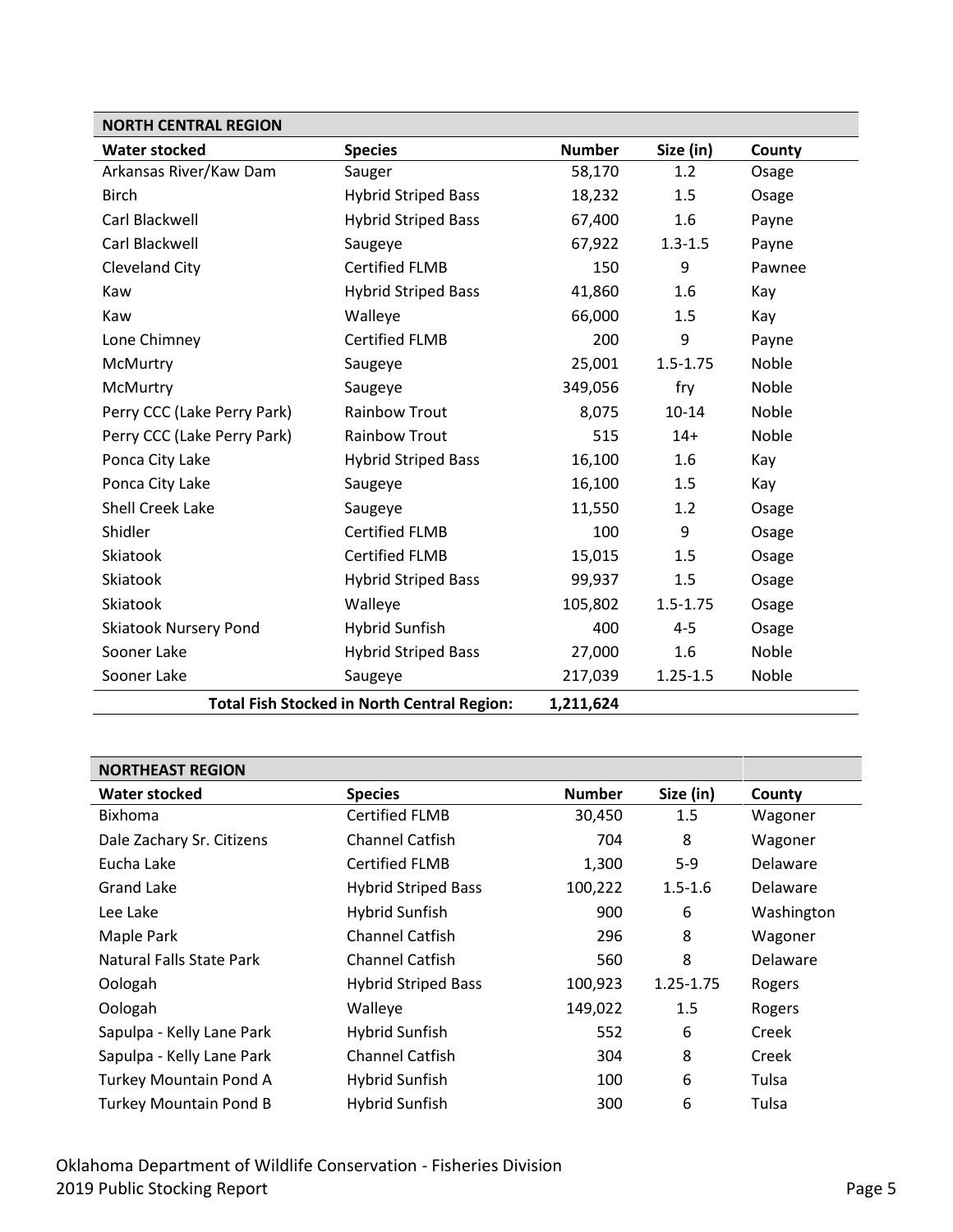| <b>NORTHEAST REGION</b>   |                                                |               |           |        |
|---------------------------|------------------------------------------------|---------------|-----------|--------|
| <b>Water stocked</b>      | <b>Species</b>                                 | <b>Number</b> | Size (in) | County |
| Veterans Park Pond, Jenks | <b>Hybrid Sunfish</b>                          | 868           | 6         | Tulsa  |
| Veterans Park Pond, Jenks | <b>Rainbow Trout</b>                           | 4.950         | $10 - 14$ | Tulsa  |
| Veterans Park Pond, Jenks | <b>Rainbow Trout</b>                           | 240           | $14+$     | Tulsa  |
| Veterans Park Pond, Jenks | Channel Catfish                                | 256           | 8         | Tulsa  |
|                           | <b>Total Fish Stocked in Northeast region:</b> | 391,947       |           |        |

<span id="page-5-0"></span>

| <b>NORTHWEST REGION</b>        |                            |               |              |                    |  |
|--------------------------------|----------------------------|---------------|--------------|--------------------|--|
| <b>Water stocked</b>           | <b>Species</b>             | <b>Number</b> | Size (in)    | County             |  |
| Alva City Hatfield Park        | <b>Channel Catfish</b>     | 420           | 8.5          | Greer              |  |
| American Horse                 | <b>Channel Catfish</b>     | 66,870        | $7 - 8.5$    | <b>Blaine</b>      |  |
| <b>Beaver Dunes State Park</b> | <b>Channel Catfish</b>     | 240           | 8            | <b>Beaver</b>      |  |
| Black Kettle (Dead Indian)     | <b>Channel Catfish</b>     | 3,180         | 8.5          | Greer              |  |
| <b>Boiling Springs</b>         | <b>Channel Catfish</b>     | 160           | 8            | Woodward           |  |
| Bonham Pond (GSP Handicap)     | <b>Channel Catfish</b>     | 300           | 6.1          | Alfalfa            |  |
| Canton                         | <b>Hybrid Striped Bass</b> | 197,110       | $1.25 - 1.5$ | <b>Blaine</b>      |  |
| Canton                         | Walleye                    | 4,372,921     | fry          | <b>Blaine</b>      |  |
| Carmen City                    | <b>Channel Catfish</b>     | 510           | 8.5          | Greer              |  |
| Chambers                       | <b>Channel Catfish</b>     | 35,992        | 2.5          | Beaver             |  |
| Chambers                       | <b>Channel Catfish</b>     | 9,888         | 6.1          | <b>Beaver</b>      |  |
| Crosslin Park Pond, Enid       | <b>Channel Catfish</b>     | 1,665         | 6.1          | Garfield           |  |
| Crosslin Park Pond, Enid       | <b>Hybrid Sunfish</b>      | 466           | $5-6$        | Garfield           |  |
| Crystal Beach Lake             | <b>Channel Catfish</b>     | 1,000         | 6.1          | Woodward           |  |
| Elmer                          | <b>Certified FLMB</b>      | 75            | $6-8$        | Kingfisher         |  |
| Elmer                          | <b>Channel Catfish</b>     | 37,457        | $7 - 8.5$    | Kingfisher         |  |
| Enid Gov't. Springs            | <b>Hybrid Sunfish</b>      | 436           | $5-6$        | Garfield           |  |
| Enid Gov't. Springs            | <b>Channel Catfish</b>     | 1,665         | 6.1          | Garfield           |  |
| <b>Enid Meadow Lake</b>        | <b>Hybrid Sunfish</b>      | 609           | $5-6$        | Garfield           |  |
| Enid Meadow Lake               | <b>Channel Catfish</b>     | 1,665         | 6.1          | Garfield           |  |
| <b>Enid Water Works</b>        | <b>Hybrid Sunfish</b>      | 466           | $5-6$        | Garfield           |  |
| <b>Enid Water Works</b>        | <b>Channel Catfish</b>     | 1,665         | 6.1          | Garfield           |  |
| <b>Etling</b>                  | <b>Rainbow Trout</b>       | 19,111        | $10 - 14$    | Cimarron           |  |
| Etling                         | <b>Rainbow Trout</b>       | 415           | $14+$        | Cimarron           |  |
| <b>Etling</b>                  | <b>Channel Catfish</b>     | 14,986        | 6.1          | Cimarron           |  |
| Foss                           | <b>Hybrid Striped Bass</b> | 43,357        | 1.5          | Custer             |  |
| Foss                           | Walleye                    | 1,266,693     | Fry          | Custer             |  |
| Ft. Supply                     | Walleye                    | 990,000       | Fry          | Woodward           |  |
| Gage City Lake                 | <b>Channel Catfish</b>     | 750           | 8.5          | Ellis              |  |
| <b>Great Salt Plains</b>       | Saugeye                    | 86,830        | $1.3 - 1.5$  | Alfalfa            |  |
| Skipout                        | <b>Certified FLMB</b>      | 75            | $6 - 7$      | <b>Roger Mills</b> |  |
| <b>Turkey Foot</b>             | <b>Channel Catfish</b>     | 1,000         | 6.1          | Garfield           |  |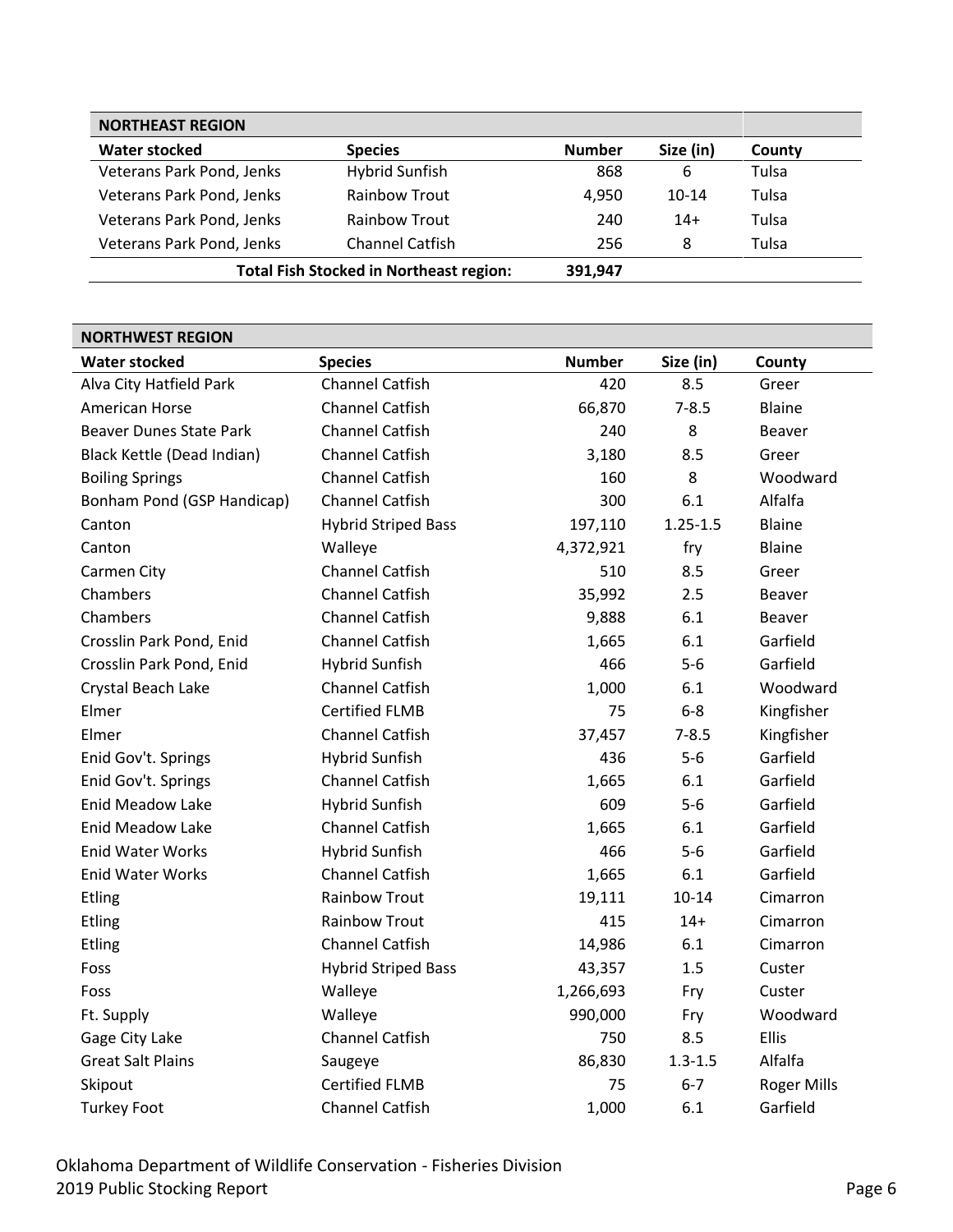| <b>NORTHWEST REGION</b> |                                                |               |           |               |  |
|-------------------------|------------------------------------------------|---------------|-----------|---------------|--|
| <b>Water stocked</b>    | <b>Species</b>                                 | <b>Number</b> | Size (in) | County        |  |
| Vincent                 | <b>Certified FLMB</b>                          | 150           | $6 - 8$   | <b>Ellis</b>  |  |
| Vincent                 | <b>Channel Catfish</b>                         | 15,046        | 6.1       | <b>Ellis</b>  |  |
| Watonga                 | <b>Rainbow Trout</b>                           | 10,433        | $10-14$   | <b>Blaine</b> |  |
| Watonga                 | Rainbow Trout                                  | 655           | $14+$     | <b>Blaine</b> |  |
|                         | <b>Total Fish Stocked in Northwest region:</b> | 7,184,261     |           |               |  |

<span id="page-6-0"></span>

| <b>OKC REGION</b>              |                            |               |                |           |  |
|--------------------------------|----------------------------|---------------|----------------|-----------|--|
| <b>Water stocked</b>           | <b>Species</b>             | <b>Number</b> | Size (in)      | County    |  |
| Arcadia Lake                   | Saugeye                    | 36,520        | 1.6            | Oklahoma  |  |
| Bickham & Rudkin, Edmond       | Channel Catfish            | 1,680         | $8 - 9$        | Oklahoma  |  |
| Bickham & Rudkin, Edmond       | <b>Hybrid Sunfish</b>      | 531           | $5 - 7$        | Oklahoma  |  |
| <b>Choctaw Creek Park</b>      | <b>Hybrid Sunfish</b>      | 100           | $5 - 7$        | Oklahoma  |  |
| Choctaw-Ten Acre               | Channel Catfish            | 2,472         | $8 - 9$        | Oklahoma  |  |
| Dahlgren                       | <b>Certified FLMB</b>      | 58            | $20 - 22$      | Cleveland |  |
| Dahlgren                       | Northern LMB               | 60            | 18-20          | Cleveland |  |
| Dolese Park Pond               | <b>Rainbow Trout</b>       | 4,563         | $12 - 14$      | Oklahoma  |  |
| Dolese Park Pond               | <b>Channel Catfish</b>     | 2,616         | $5 - 8$        | Oklahoma  |  |
| Eagle Lake, Del City           | Channel Catfish            | 75            | 13             | Oklahoma  |  |
| Eagle Lake, Del City           | <b>Channel Catfish</b>     | 5,065         | $8.5 - 9$      | Oklahoma  |  |
| Eagle Lake, Del City           | <b>Hybrid Striped Bass</b> | 550           | 1.75           | Oklahoma  |  |
| El Reno - Southern Hills North | <b>Channel Catfish</b>     | 210           | 8.5            | Canadian  |  |
| El Reno - Southern Hills North | <b>Hybrid Sunfish</b>      | 100           | 5              | Canadian  |  |
| El Reno - Southern Hills South | <b>Channel Catfish</b>     | 120           | 8.5            | Canadian  |  |
| El Reno - Southern Hills South | <b>Hybrid Sunfish</b>      | 300           | 5              | Canadian  |  |
| Griffin Park, Norman           | <b>Channel Catfish</b>     | 1,000         | 9              | Oklahoma  |  |
| Griffin Park, Norman           | <b>Hybrid Sunfish</b>      | 900           | $5 - 7$        | Oklahoma  |  |
| <b>Guthrie - Mineral Wells</b> | <b>Channel Catfish</b>     | 330           | 9              | Logan     |  |
| <b>Guthrie - Mineral Wells</b> | <b>Hybrid Sunfish</b>      | 320           | $\overline{7}$ | Logan     |  |
| Heritage Park Pond (Harrah)    | <b>Channel Catfish</b>     | 210           | 8.5            | Oklahoma  |  |
| Highland Park, Guthrie         | <b>Channel Catfish</b>     | 50            | 9              | Oklahoma  |  |
| Jones - Batty Mulhausen Park   | Channel Catfish            | 100           | $10 - 12$      | Oklahoma  |  |
| Jones - Batty Mulhausen Park   | Channel Catfish            | 1,085         | $8 - 9$        | Oklahoma  |  |
| Jones - Batty Mulhausen Park   | <b>Hybrid Sunfish</b>      | 300           | $5 - 7$        | Oklahoma  |  |
| Kids Lake (OKC)                | <b>Channel Catfish</b>     | 4,800         | 8              | Oklahoma  |  |
| Langston                       | Channel Catfish            | 12,528        | $\overline{7}$ | Logan     |  |
| Lazy E Arena, Guthrie          | <b>Hybrid Sunfish</b>      | 2,000         | $5 - 7$        | Logan     |  |
| Legion Park Pond, El Reno      | <b>Channel Catfish</b>     | 180           | 8.5            | Canadian  |  |
| Legion Park Pond, El Reno      | <b>Hybrid Sunfish</b>      | 200           | 5              | Canadian  |  |
| Mitch Park Pond, Edmond        | <b>Channel Catfish</b>     | 50            | 9              | Oklahoma  |  |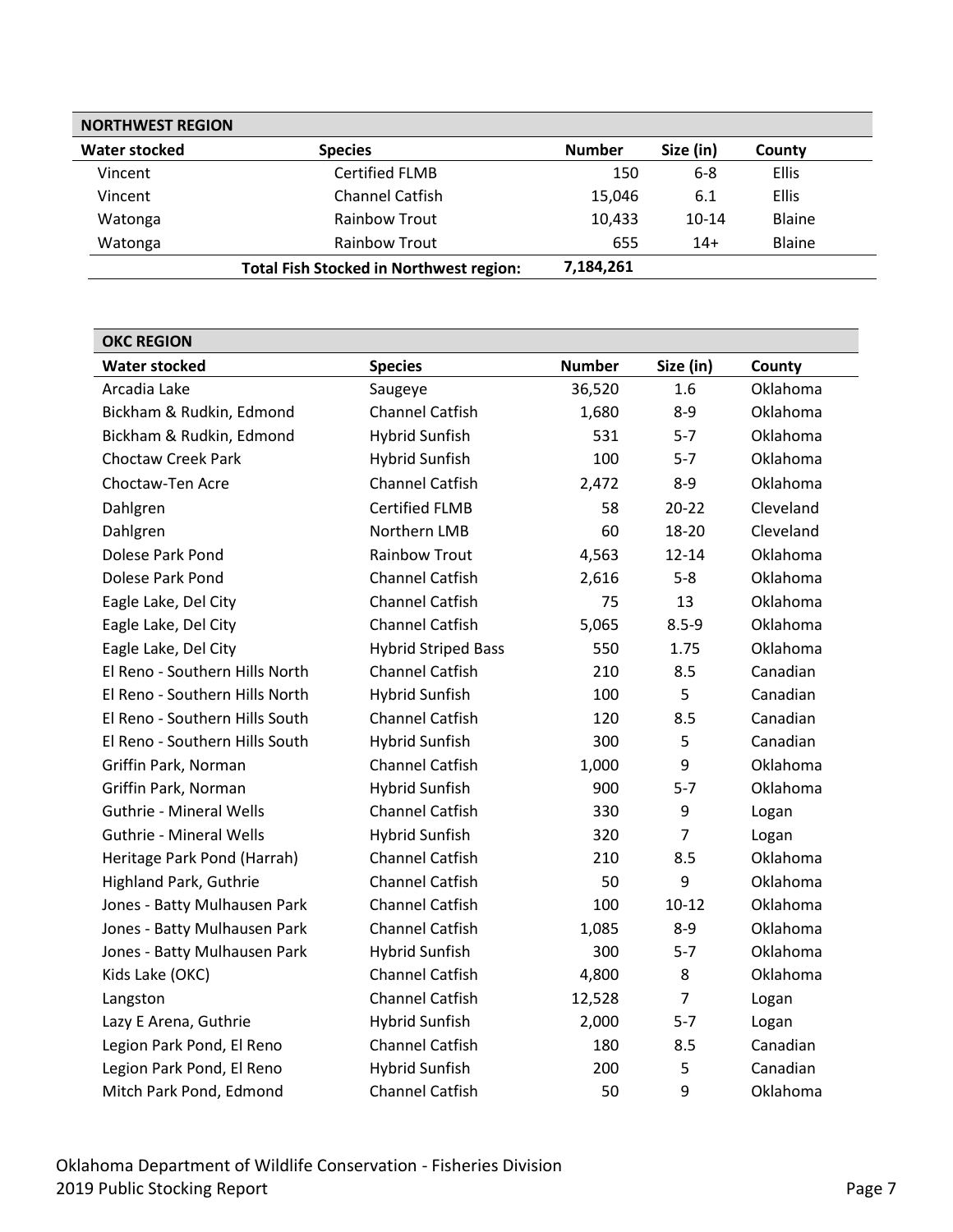| <b>OKC REGION</b>                        |                        |               |            |           |
|------------------------------------------|------------------------|---------------|------------|-----------|
| <b>Water stocked</b>                     | <b>Species</b>         | <b>Number</b> | Size (in)  | County    |
| Mulvey Pond, Yukon City Park             | <b>Channel Catfish</b> | 500           | 9          | Garvin    |
| Mulvey Pond, Yukon City Park             | <b>Hybrid Sunfish</b>  | 300           | $5 - 7$    | Canadian  |
| Mustang - Central MS Pond                | Hybrid Sunfish         | 115           | 7          | Canadian  |
| NE Lions Park, Norman                    | <b>Channel Catfish</b> | 240           | 9          | Oklahoma  |
| NE Lions Park, Norman                    | Hybrid Sunfish         | 450           | $5 - 7$    | Oklahoma  |
| Robertson Pond, Yukon                    | <b>Channel Catfish</b> | 100           | 9          | Garvin    |
| Route 66 Park Pond A                     | <b>Channel Catfish</b> | 210           | 8.5        | Canadian  |
| Route 66 Park Pond A                     | <b>Channel Catfish</b> | 65            | 15         | Canadian  |
| <b>Stanley Draper</b>                    | <b>Channel Catfish</b> | 4,680         | 5          | Cleveland |
| Sutton Wilderness Area, Norman           | <b>Channel Catfish</b> | 420           | 8.5        | Cleveland |
| Thunderbird                              | Saugeye                | 123,000       | 1.6        | Cleveland |
| Welch Park Pond, Yukon                   | Hybrid Sunfish         | 250           | $5 - 7$    | Garvin    |
| Welch Park Pond, Yukon                   | <b>Channel Catfish</b> | 400           | 9          | Garvin    |
| Wildhorse Park Pond, Mustang             | Hybrid Sunfish         | 240           | $5 - 7$    | Canadian  |
| <b>Wildhorse Park Pond, Mustang</b>      | <b>Channel Catfish</b> | 180           | 8.5        | Canadian  |
| <b>Wiley Post</b>                        | <b>Channel Catfish</b> | 12,468        | $6.75 - 7$ | Garvin    |
| <b>Total Fish Stocked in OKC region:</b> | 222,691                |               |            |           |

<span id="page-7-0"></span>

| <b>SOUTH CENTRAL REGION</b> |                        |               |                |          |
|-----------------------------|------------------------|---------------|----------------|----------|
| <b>Water stocked</b>        | <b>Species</b>         | <b>Number</b> | Size (in)      | County   |
| 45th Infantry Memorial Park | <b>Channel Catfish</b> | 520           | 8              | Coal     |
| Arbuckle                    | <b>Certified FLMB</b>  | 100,026       | 1.5            | Murray   |
| Ardmore City                | <b>Certified FLMB</b>  | 24,444        | 1.5            | Carter   |
| Ardmore Kids Pond           | Channel Catfish        | 136           | 8              | Carter   |
| Bluestem, Atoka             | Saugeye                | 3,750         | 1.5            | Atoka    |
| Bluestem, Atoka             | Saugeye                | 17,640        | fry            | Atoka    |
| <b>Blue River</b>           | <b>Rainbow Trout</b>   | 38,909        | 10.8-11.17     | Johnston |
| <b>Blue River</b>           | Rainbow Trout          | 4,816         | $9 - 24"$      | Johnston |
| <b>Blue River</b>           | Channel Catfish        | 12,621        | $11 - 15"$     | Johnston |
| Coalgate City               | <b>Channel Catfish</b> | 43,222        | 3              | Marshall |
| Coalgate Reservoir          | Northern LMB           | 6,394         | $\overline{2}$ | Marshall |
| Durant Lake &/Or Treatment  | <b>Certified FLMB</b>  | 65,416        | $1.5 - 2.25$   | Bryan    |
| <b>Healdton City Lake</b>   | Saugeye                | 9,638         | 1.75           | Carter   |
| <b>Healdton City Lake</b>   | Saugeye                | 93,240        | fry            | Carter   |
| Jean Neustadt               | Saugeye                | 11,620        | 1.6            | Carter   |
| Madill City Lake            | Channel Catfish        | 960           | 8              | Marshall |
| McGee Creek                 | <b>Certified FLMB</b>  | 100,285       | 1.5            | Atoka    |
| McGee Creek                 | <b>Certified FLMB</b>  | 92            | <b>Brooder</b> | Atoka    |
| Murray                      | <b>Certified FLMB</b>  | 100,130       | 1.5            | Carter   |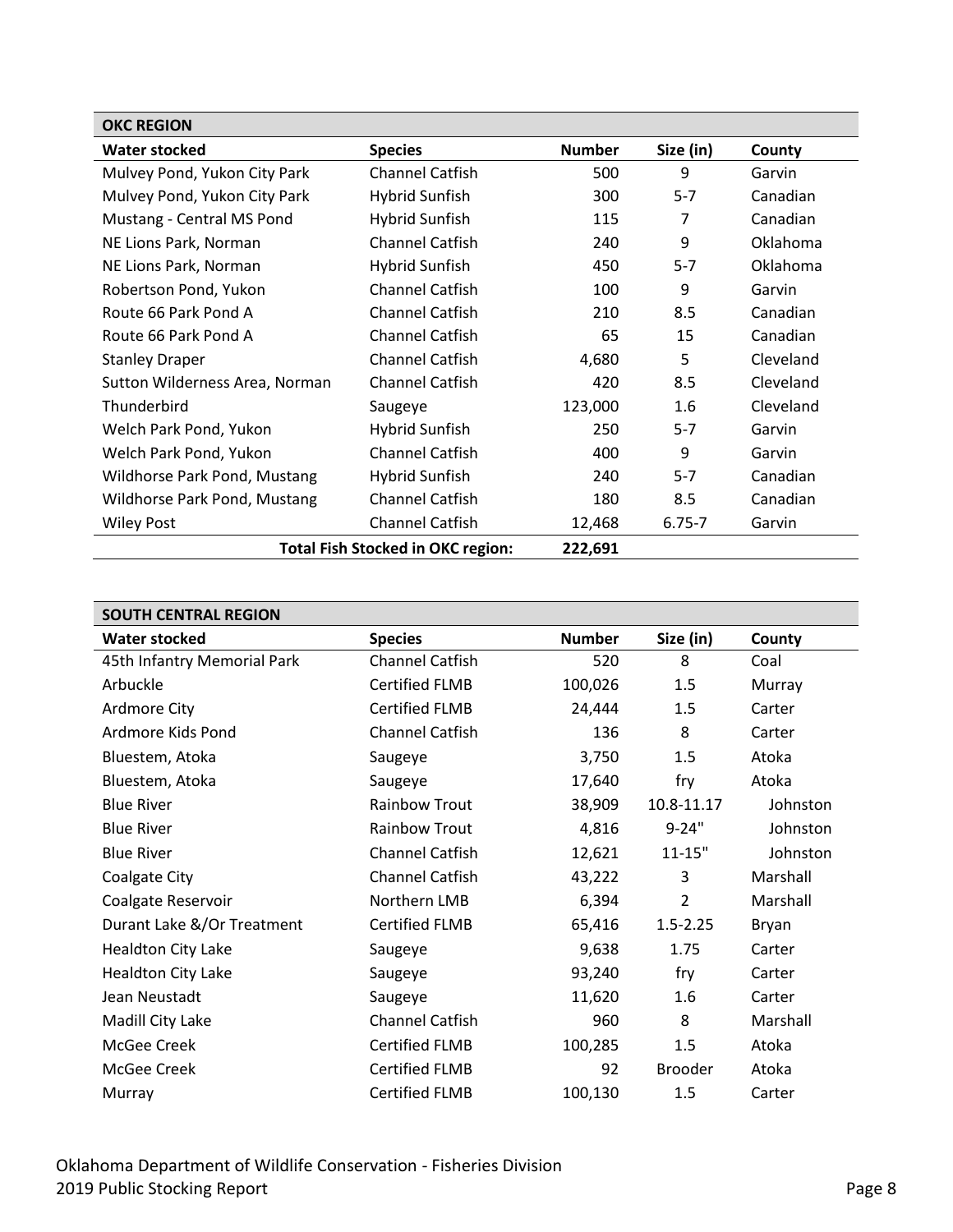| <b>SOUTH CENTRAL REGION</b>                        |                 |               |           |          |
|----------------------------------------------------|-----------------|---------------|-----------|----------|
| Water stocked                                      | <b>Species</b>  | <b>Number</b> | Size (in) | County   |
| Texoma, Marshall Co.                               | Certified FLMB  | 400           | $4 - 6.5$ | Marshall |
| <b>Wintersmith Park</b>                            | Channel Catfish | 584           | 8         | Pontotoc |
| <b>Total Fish Stocked in South Central region:</b> |                 | 634,843       |           |          |

<span id="page-8-0"></span>

| <b>SOUTHEAST REGION</b>     |                                                |               |             |                  |
|-----------------------------|------------------------------------------------|---------------|-------------|------------------|
| <b>Water stocked</b>        | <b>Species</b>                                 | <b>Number</b> | Size (in)   | County           |
| Broken Bow                  | <b>Certified FLMB</b>                          | 100,020       | 1.5         | <b>McCurtain</b> |
| Carl Albert Lake            | Certified FLMB                                 | 31            | brooder     | Le Flore         |
| <b>Fourche Maline River</b> | Rainbow Trout                                  | 214           | 14-24       | Latimer          |
| <b>Fourche Maline River</b> | <b>Rainbow Trout</b>                           | 4,688         | 9+          | Latimer          |
| Mt Fork River               | <b>Rainbow Trout</b>                           | 26,085        | 10.68-11.55 | <b>McCurtain</b> |
| Mt Fork River               | <b>Rainbow Trout</b>                           | 2,068         | $14 - 24$   | <b>McCurtain</b> |
| Mt Fork River               | <b>Rainbow Trout</b>                           | 52,483        | 9+          | <b>McCurtain</b> |
| Mt Fork River               | <b>Brown Trout</b>                             | 9,985         | $6 - 6.42$  | <b>McCurtain</b> |
| Mt Fork River               | <b>Brown Trout</b>                             | 8,000         | $2.5 - 3$   | McCurtain        |
| Pine Creek                  | <b>Certified FLMB</b>                          | 41,497        | 1.5         | <b>McCurtain</b> |
|                             | <b>Total Fish Stocked in Southeast region:</b> | 245,071       |             |                  |

<span id="page-8-1"></span>

| <b>SOUTHWEST REGION</b> |                        |               |                |               |
|-------------------------|------------------------|---------------|----------------|---------------|
| <b>Water stocked</b>    | <b>Species</b>         | <b>Number</b> | Size (in)      | <b>County</b> |
| Adams Lake City Park    | Channel Catfish        | 400           | 8              | Washita       |
| Altus City              | Channel Catfish        | 6,480         | 4.5            | Jackson       |
| Altus City              | <b>Hybrid Sunfish</b>  | 145           | Mature         | Jackson       |
| Altus City              | Northern LMB           | 25            | Adult          | Jackson       |
| <b>Altus City</b>       | Northern LMB           | 10,800        | 1.5            | Jackson       |
| Altus Lugert            | Smallmouth Bass        | 2,500         | $\overline{2}$ | Greer         |
| Altus Lugert            | <b>Smallmouth Bass</b> | 40            | 16             | Greer         |
| Altus Lugert            | Walleye                | 66,057        | 1.75           | Greer         |
| <b>Clinton City</b>     | Saugeye                | 6,000         | 1.5            | Washita       |
| <b>Clinton City</b>     | Saugeye                | 33,835        | fry            | Washita       |
| Cyril Park Pond         | <b>Channel Catfish</b> | 256           | 8              | Caddo         |
| Doc Hollis              | Channel Catfish        | 5,200         | 4.5            | Greer         |
| Duncan Lake             | Saugeye                | 8,250         | 1.75           | Stephens      |
| Duncan Lake             | Saugeye                | 80,800        | fry            | Stephens      |
| Elk City                | Saugeye                | 6,875         | 1.5            | Beckham       |
| Elk City                | Saugeye                | 48,840        | fry            | Beckham       |
| Ellsworth               | Saugeye                | 51,064        | 1.6            | Comanche      |
| Ellsworth               | Saugeye                | 516,312       | fry            | Comanche      |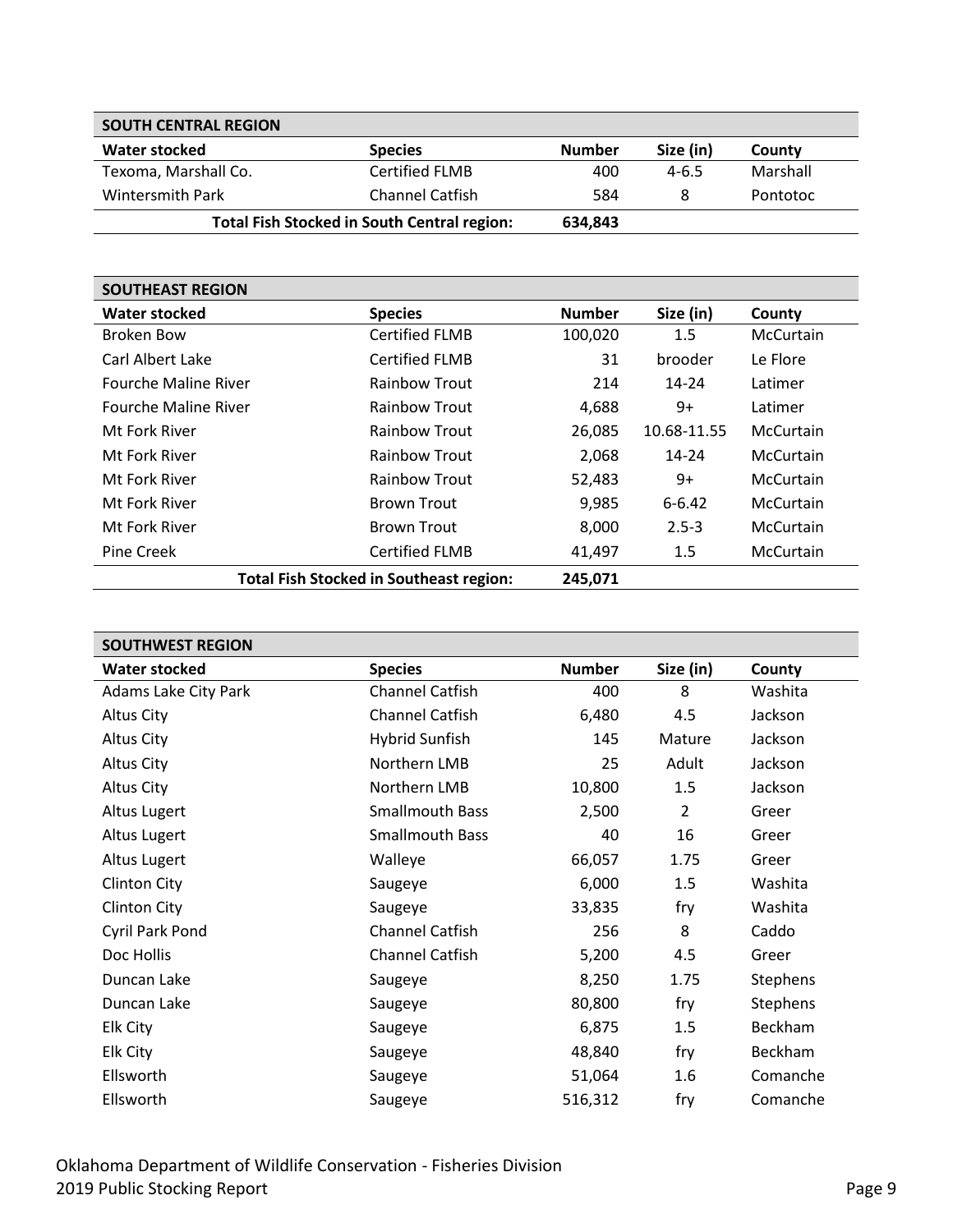| <b>SOUTHWEST REGION</b> |                                                |               |                |           |
|-------------------------|------------------------------------------------|---------------|----------------|-----------|
| <b>Water stocked</b>    | <b>Species</b>                                 | <b>Number</b> | Size (in)      | County    |
| <b>Fletcher Pond</b>    | <b>Channel Catfish</b>                         | 176           | 8              | Comanche  |
| <b>Fletcher Pond</b>    | <b>Hybrid Sunfish</b>                          | 100           | Mature         | Comanche  |
| Ft. Cobb                | <b>Hybrid Striped Bass</b>                     | 41,400        | 1.25-1.75      | Caddo     |
| Ft. Cobb                | Saugeye                                        | 41,241        | 1.6            | Caddo     |
| Ft. Cobb                | Saugeye                                        | 414,100       | fry            | Caddo     |
| Gene Murray, Grandfield | <b>Channel Catfish</b>                         | 1,800         | 4.5            | Tillman   |
| Gene Murray, Grandfield | <b>Hybrid Sunfish</b>                          | 195           | Mature         | Tillman   |
| Gene Murray, Grandfield | Northern LMB                                   | 10            | Mature         | Tillman   |
| Geronimo City Park Pond | <b>Hybrid Sunfish</b>                          | 100           | Mature         | Comanche  |
| Hall                    | <b>Channel Catfish</b>                         | 5,200         | 4.5            | Harmon    |
| Lawtonka                | <b>Certified FLMB</b>                          | 120,268       | 1.5            | Comanche  |
| Lawtonka                | Saugeye                                        | 24,000        | 1.6            | Comanche  |
| <b>Medicine Creek</b>   | <b>Rainbow Trout</b>                           | 9215          | $10 - 14"$     | Comanche  |
| <b>Medicine Creek</b>   | <b>Channel Catfish</b>                         | 110           | $\overline{4}$ | Comanche  |
| <b>Medicine Creek</b>   | <b>Channel Catfish</b>                         | 540           | 8.5            | Comanche  |
| <b>Medicine Creek</b>   | <b>Rainbow Trout</b>                           | 585           | $14+$          | Comanche  |
| Skyline Pond            | <b>Hybrid Sunfish</b>                          | 50            | Mature         | Comanche  |
| Taylor                  | Saugeye                                        | 4,763         | 1.75           | Grady     |
| Taylor                  | Saugeye                                        | 45,854        | fry            | Grady     |
| <b>Tom Steed</b>        | <b>Hybrid Striped Bass</b>                     | 64,010        | $1.5 - 1.75$   | Kiowa     |
| <b>Tom Steed</b>        | Saugeye                                        | 64,730        | 1.6            | Kiowa     |
| Waurika                 | <b>Hybrid Striped Bass</b>                     | 100,200       | 1.75           | Jefferson |
| Waurika                 | Saugeye                                        | 101,250       | 1.6            | Jefferson |
| Waurika                 | Saugeye                                        | 1,020,100     | fry            | Jefferson |
|                         | <b>Total Fish Stocked in Southwest region:</b> | 2,903,876     |                |           |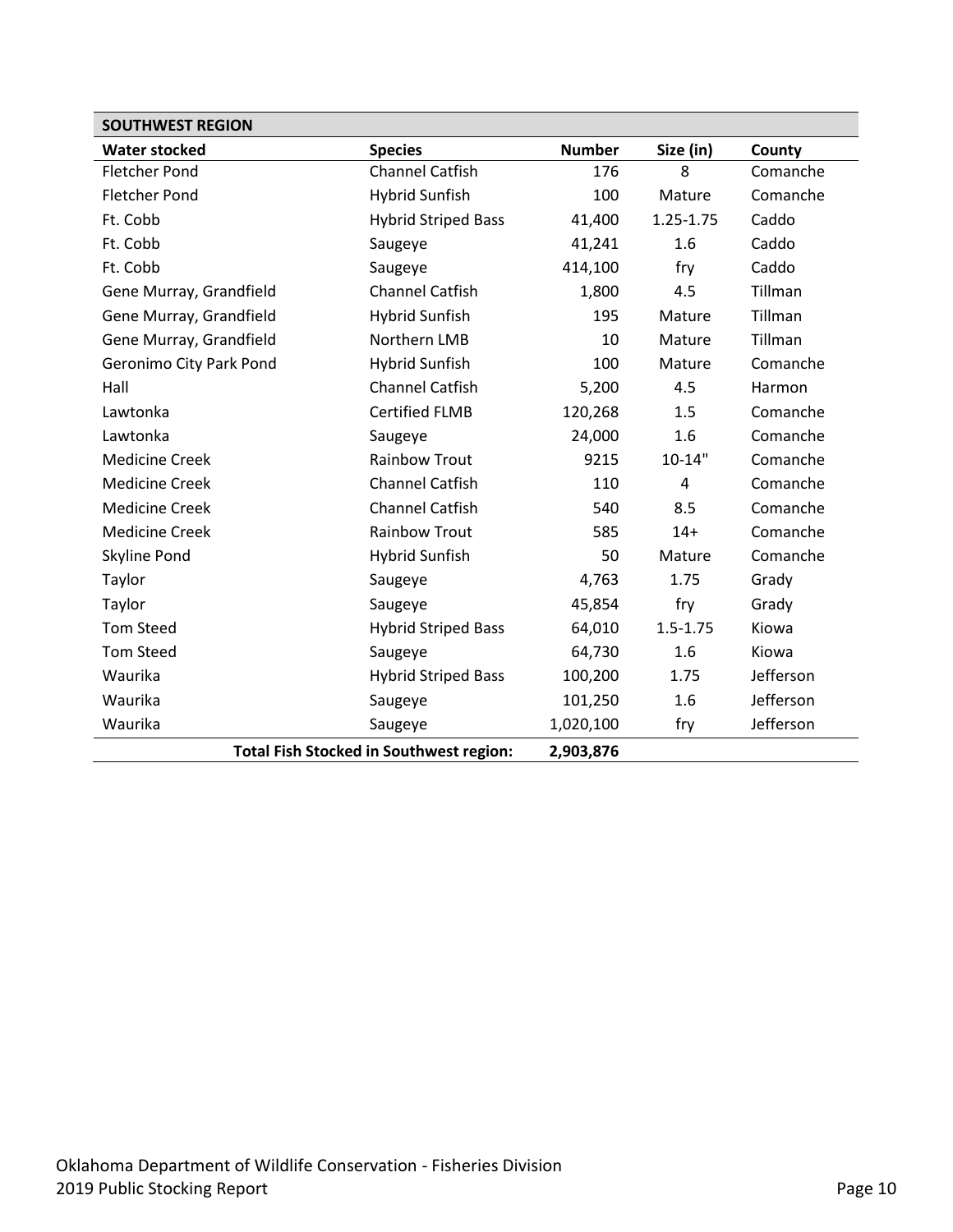#### <span id="page-10-0"></span>**PUBLIC STOCKINGS BY SPECIES**

<span id="page-10-1"></span>

| <b>BROWN TROUT</b>         |               |           |           |            |
|----------------------------|---------------|-----------|-----------|------------|
| <b>Water Stocked</b>       | <b>Number</b> | Size (In) | County    | Region     |
| Illinois River-Lower       | 7.500         | 6.42      | Sequoyah  | ECR        |
| Mt Fork River              | 9.985         | $6-6.42$  | McCurtain | <b>SER</b> |
| Mt Fork River              | 8.000         | $2.5 - 3$ | McCurtain | <b>SER</b> |
| Total Brown trout stocked: | 25,485        |           |           |            |

#### <span id="page-10-2"></span>**CERTIFIED FLORIDA LARGEMOUTH BASS**

| <b>Water Stocked</b>                        | <b>Number</b> | Size (In)      | County             | <b>Region</b> |
|---------------------------------------------|---------------|----------------|--------------------|---------------|
| Arbuckle                                    | 100,026       | 1.5            | Murray             | <b>SCR</b>    |
| <b>Ardmore City</b>                         | 24,444        | 1.5            | Carter             | <b>SCR</b>    |
| <b>Bixhoma</b>                              | 30,450        | 1.5            | Wagoner            | <b>NER</b>    |
| <b>Broken Bow</b>                           | 100,020       | 1.5            | McCurtain          | <b>SER</b>    |
| Carl Albert Lake                            | 31            | brooder        | Le Flore           | <b>SER</b>    |
| Cleveland City                              | 150           | 9              | Pawnee             | <b>NCR</b>    |
| Dahlgren                                    | 58            | $20 - 22$      | Cleveland          | ОКС           |
| <b>Dripping Springs</b>                     | 120,875       | $1.5 - 1.85$   | Okmulgee           | <b>CR</b>     |
| Durant Lake &/Or Treatment                  | 65,416        | $1.5 - 2.25$   | Bryan              | <b>SCR</b>    |
| Elmer                                       | 75            | $6 - 8$        | Kingfisher         | <b>NWR</b>    |
| Eucha Lake                                  | 1,300         | $5-9$          | Delaware           | <b>NER</b>    |
| Eufaula                                     | 120,558       | 1.5            | Mcintosh           | <b>CR</b>     |
| Ft. Gibson Lake                             | 664           | 6              | Wagoner            | <b>ECR</b>    |
| Holdenville City                            | 57,148        | 1.5            | Hughes             | <b>CR</b>     |
| Lawtonka                                    | 120,268       | 1.5            | Comanche           | <b>SWR</b>    |
| Lone Chimney                                | 200           | 9              | Payne              | <b>NCR</b>    |
| McGee Creek                                 | 100,285       | 1.5            | Atoka              | <b>SCR</b>    |
| McGee Creek                                 | 92            | <b>Brooder</b> | Atoka              | <b>SCR</b>    |
| Murray                                      | 100,130       | 1.5            | Carter             | <b>SCR</b>    |
| Pine Creek                                  | 41,497        | 1.5            | McCurtain          | <b>SER</b>    |
| Shidler                                     | 100           | 9              | Osage              | <b>NCR</b>    |
| Skiatook                                    | 15,015        | 1.5            | Osage              | <b>NCR</b>    |
| Skipout                                     | 75            | $6 - 7$        | <b>Roger Mills</b> | <b>NWR</b>    |
| Texoma, Marshall Co.                        | 400           | $4 - 6.5$      | Marshall           | <b>SCR</b>    |
| Vincent                                     | 150           | $6 - 8$        | Ellis              | <b>NWR</b>    |
| <b>Total Certified Florida LMB Stocked:</b> | 999,427       |                |                    |               |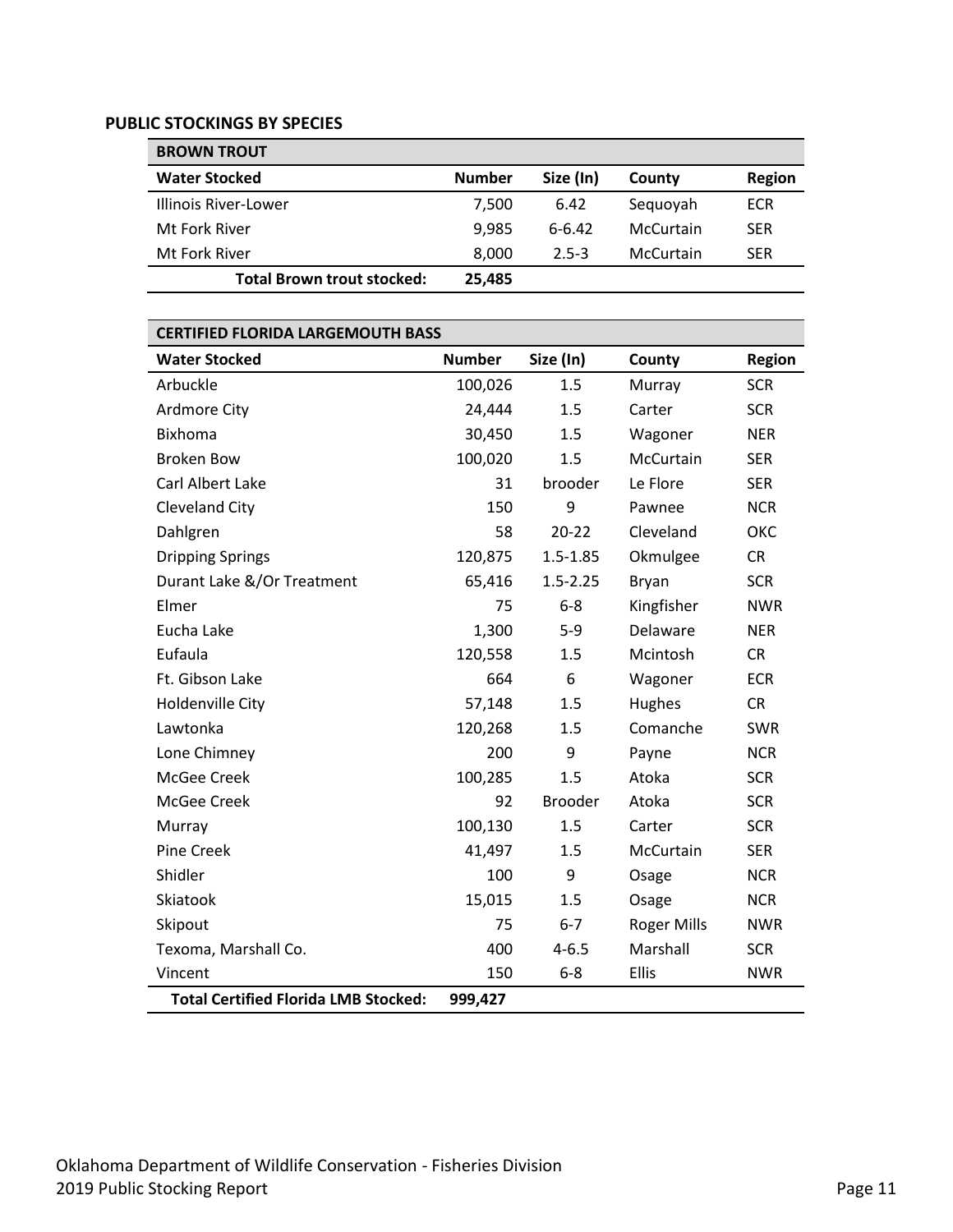<span id="page-11-0"></span>

| <b>CHANNEL CATFISH</b>         |               |           |               |               |
|--------------------------------|---------------|-----------|---------------|---------------|
| <b>Water Stocked</b>           | <b>Number</b> | Size (In) | County        | <b>Region</b> |
| 45th Infantry Memorial Park    | 520           | 8         | Coal          | <b>SCR</b>    |
| Adams Lake City Park           | 400           | 8         | Washita       | <b>SWR</b>    |
| <b>Altus City</b>              | 6,480         | 4.5       | Jackson       | <b>SWR</b>    |
| Alva City Hatfield Park        | 420           | 8.5       | Greer         | <b>NWR</b>    |
| American Horse                 | 66,870        | $7 - 8.5$ | <b>Blaine</b> | <b>NWR</b>    |
| Ardmore Kids Pond              | 136           | 8         | Carter        | <b>SCR</b>    |
| <b>Beaver Dunes State Park</b> | 240           | 8         | <b>Beaver</b> | <b>NWR</b>    |
| Bickham & Rudkin, Edmond       | 1,680         | 8-9       | Oklahoma      | ОКС           |
| Black Kettle (Dead Indian)     | 3,180         | 8.5       | Greer         | <b>NWR</b>    |
| <b>Blue River</b>              | 12,621        | 11-15     | Johnston      | <b>SCR</b>    |
| <b>Boiling Springs</b>         | 160           | 8         | Woodward      | <b>NWR</b>    |
| Bonham Pond (GSP Handicap)     | 300           | 6.1       | Alfalfa       | <b>NWR</b>    |
| Carmen City                    | 510           | 8.5       | Greer         | <b>NWR</b>    |
| Chambers                       | 35,992        | 2.5       | <b>Beaver</b> | <b>NWR</b>    |
| Chambers                       | 9,888         | 6.1       | <b>Beaver</b> | <b>NWR</b>    |
| Choctaw-Ten Acre               | 2,472         | 8-9       | Oklahoma      | ОКС           |
| <b>Coalgate City</b>           | 43,222        | 3         | Marshall      | <b>SCR</b>    |
| Crosslin Park Pond, Enid       | 1,665         | 6.1       | Garfield      | <b>NWR</b>    |
| Crystal Beach Lake             | 1,000         | 6.1       | Woodward      | <b>NWR</b>    |
| Cyril Park Pond                | 256           | 8"        | Caddo         | <b>SWR</b>    |
| Dale Zachary Sr. Citizens      | 704           | 8         | Wagoner       | <b>NER</b>    |
| Doc Hollis                     | 5,200         | 4.5       | Greer         | <b>SWR</b>    |
| Dolese Park Pond               | 2,616         | $5 - 8$   | Oklahoma      | ОКС           |
| Dustin City                    | 15            | 18        | Hughes        | <b>CR</b>     |
| Eagle Lake, Del City           | 75            | 13        | Oklahoma      | ОКС           |
| Eagle Lake, Del City           | 5,065         | $8.5 - 9$ | Oklahoma      | ОКС           |
| El Reno - Southern Hills North | 210           | 8.5       | Canadian      | ОКС           |
| El Reno - Southern Hills South | 120           | 8.5       | Canadian      | ОКС           |
| Elmer                          | 37,457        | $7 - 8.5$ | Kingfisher    | <b>NWR</b>    |
| Enid Gov't. Springs            | 1,665         | 6.1       | Garfield      | <b>NWR</b>    |
| Enid Meadow Lake               | 1,665         | 6.1       | Garfield      | <b>NWR</b>    |
| <b>Enid Water Works</b>        | 1,665         | 6.1       | Garfield      | <b>NWR</b>    |
| Etling                         | 14,986        | 6.1       | Cimarron      | <b>NWR</b>    |
| Eufaula                        | 100           | 4         | Mcintosh      | <b>CR</b>     |
| <b>Fletcher Pond</b>           | 176           | 8         | Comanche      | SWR           |
| Gage City Lake                 | 750           | 8.5       | Ellis         | <b>NWR</b>    |
| Gene Murray, Grandfield        | 1,800         | 4.5       | Tillman       | SWR           |
| Griffin Park, Norman           | 1,000         | 9         | Oklahoma      | ОКС           |
| <b>Guthrie - Mineral Wells</b> | 330           | 9         | Logan         | ОКС           |
| Hall                           | 5,200         | 4.5       | Harmon        | <b>SWR</b>    |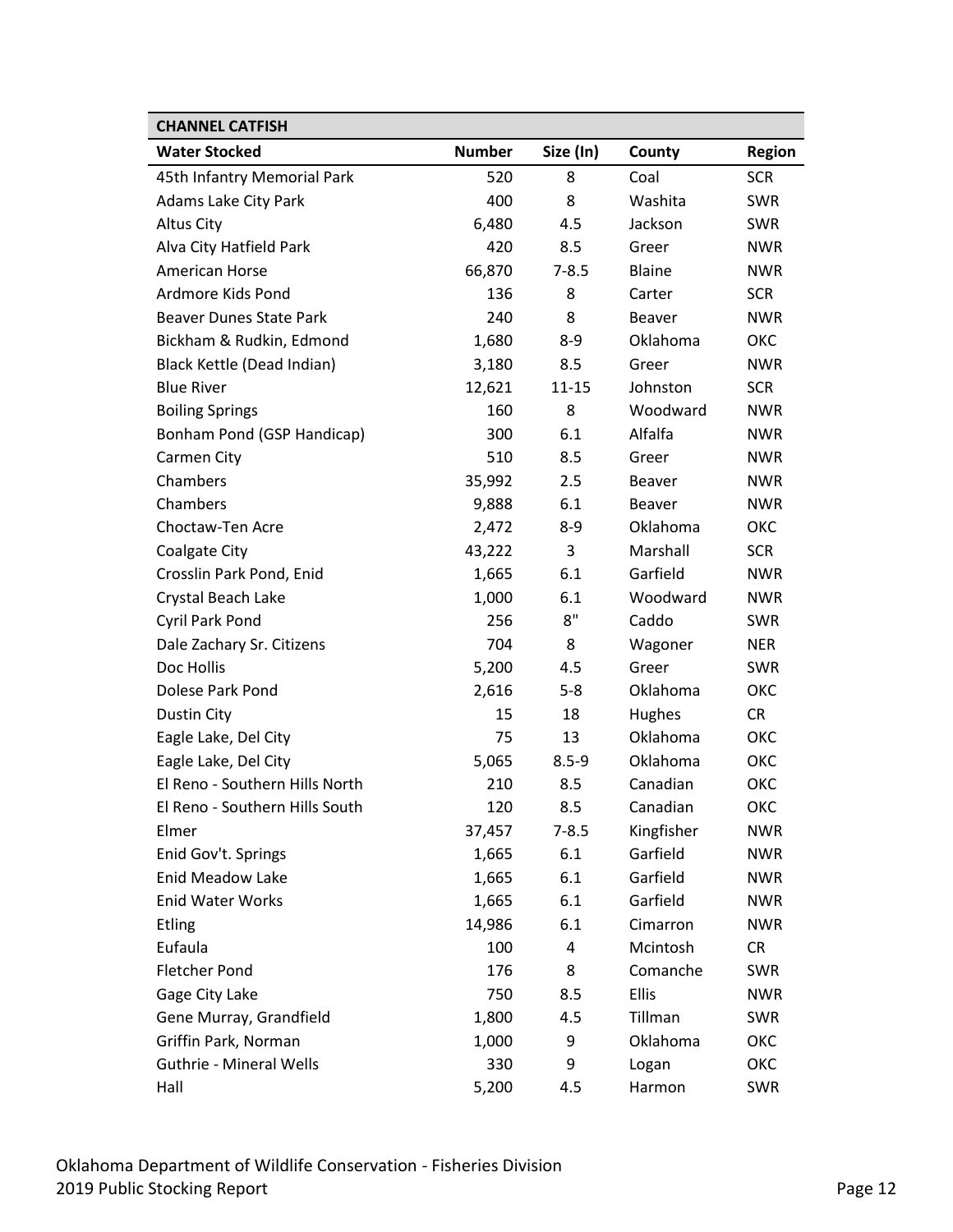| <b>CHANNEL CATFISH</b>                |               |            |           |            |
|---------------------------------------|---------------|------------|-----------|------------|
| <b>Water Stocked</b>                  | <b>Number</b> | Size (In)  | County    | Region     |
| Heritage Park Pond (Harrah)           | 210           | 8.5        | Oklahoma  | ОКС        |
| <b>Highland Park, Guthrie</b>         | 50            | 9          | Oklahoma  | ОКС        |
| Jones - Batty Mulhausen Park          | 100           | $10 - 12$  | Oklahoma  | OKC        |
| Jones - Batty Mulhausen Park          | 1,085         | $8-9$      | Oklahoma  | OKC        |
| Kids Lake (OKC)                       | 4,800         | 8          | Oklahoma  | ОКС        |
| Langston                              | 12,528        | 7          | Logan     | OKC        |
| Legion Park Pond, El Reno             | 180           | 8.5        | Canadian  | <b>OKC</b> |
| Madill City Lake                      | 960           | 8          | Marshall  | <b>SCR</b> |
| Maple Park                            | 296           | 8          | Wagoner   | <b>NER</b> |
| <b>Medicine Creek</b>                 | 110           | 4          | Comanche  | SWR        |
| <b>Medicine Creek</b>                 | 540           | 8.5        | Comanche  | <b>SWR</b> |
| Mitch Park Pond, Edmond               | 50            | 9          | Oklahoma  | OKC        |
| Mulvey Pond, Yukon City Park          | 500           | 9          | Garvin    | OKC        |
| <b>Natural Falls State Park</b>       | 560           | 8          | Delaware  | <b>NER</b> |
| NE Lions Park, Norman                 | 240           | 9          | Oklahoma  | ОКС        |
| Okemah City                           | 15,778        | 6.75       | Okfuskee  | <b>CR</b>  |
| Robertson Pond, Yukon                 | 100           | 9          | Garvin    | <b>OKC</b> |
| Route 66 Park Pond A                  | 210           | 8.5        | Canadian  | ОКС        |
| Route 66 Park Pond A                  | 65            | 15         | Canadian  | OKC        |
| Sapulpa - Kelly Lane Park             | 304           | 8          | Creek     | <b>NER</b> |
| <b>Stanley Draper</b>                 | 4,680         | 5          | Cleveland | OKC        |
| Sutton Wilderness Area, Norman        | 420           | 8.5        | Cleveland | OKC        |
| <b>Turkey Foot</b>                    | 1,000         | 6.1        | Garfield  | <b>NWR</b> |
| Veterans Park Pond, Jenks             | 256           | 8          | Tulsa     | <b>NER</b> |
| Vincent                               | 15,046        | 6.1        | Ellis     | <b>NWR</b> |
| Welch Park Pond, Yukon                | 400           | 9          | Garvin    | OKC        |
| Wetumka                               | 7,007         | 6.95       | Hughes    | <b>CR</b>  |
| Wildhorse Park Pond, Mustang          | 180           | 8.5        | Canadian  | OKC        |
| <b>Wiley Post</b>                     | 12,468        | $6.75 - 7$ | Garvin    | OKC        |
| <b>Wintersmith Park</b>               | 584           | 8          | Pontotoc  | <b>SCR</b> |
| <b>Total Channel catfish Stocked:</b> | 349,518       |            |           |            |

<span id="page-12-0"></span>

| <b>GRASS CARP</b>                |               |           |        |               |
|----------------------------------|---------------|-----------|--------|---------------|
| <b>Water Stocked</b>             | <b>Number</b> | Size (In) | County | <b>Region</b> |
| <b>Stillwell City</b>            | 500           |           | Adair  | ECR           |
| <b>Total Grass carp stocked:</b> | 500           |           |        |               |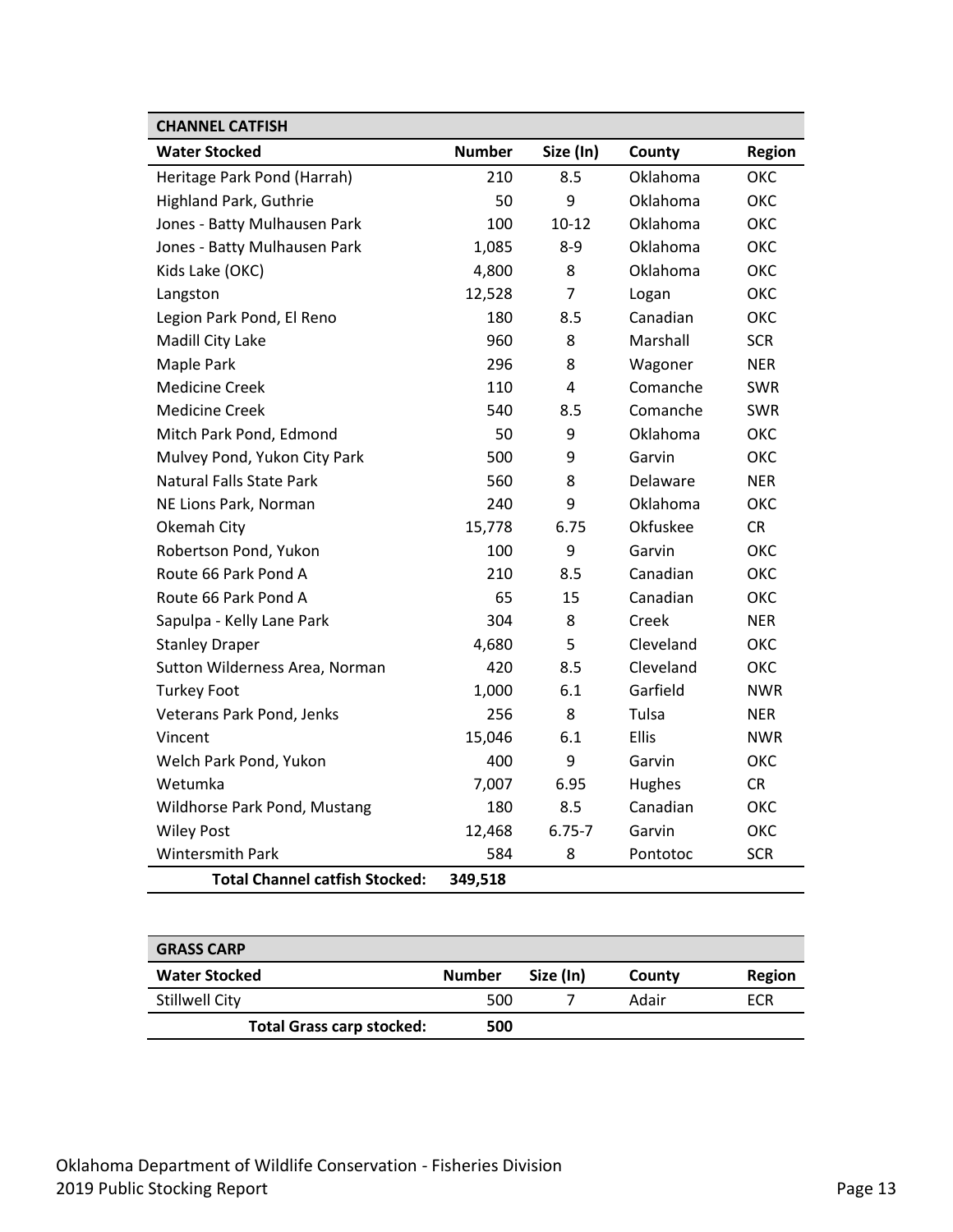<span id="page-13-0"></span>

| <b>HYBRID STRIPED BASS</b>                |               |              |               |               |
|-------------------------------------------|---------------|--------------|---------------|---------------|
| <b>Water Stocked</b>                      | <b>Number</b> | Size (In)    | County        | <b>Region</b> |
| <b>Birch</b>                              | 18,232        | 1.5          | Osage         | <b>NCR</b>    |
| Canton                                    | 197,110       | $1.25 - 1.5$ | <b>Blaine</b> | <b>NWR</b>    |
| Carl Blackwell                            | 67,400        | 1.6          | Payne         | <b>NCR</b>    |
| Eagle Lake, Del City                      | 550           | 1.75         | Oklahoma      | ОКС           |
| Foss                                      | 43,357        | 1.5          | Custer        | <b>NWR</b>    |
| Ft. Cobb                                  | 41,400        | 1.25-1.75    | Caddo         | <b>SWR</b>    |
| Grand Lake                                | 100,222       | $1.5 - 1.6$  | Delaware      | <b>NER</b>    |
| Kaw                                       | 41,860        | 1.6          | Kay           | <b>NCR</b>    |
| Oologah                                   | 100,923       | 1.25-1.75    | Rogers        | <b>NER</b>    |
| Ponca City Lake                           | 16,100        | 1.6          | Kay           | <b>NCR</b>    |
| Skiatook                                  | 99,937        | 1.5          | Osage         | <b>NCR</b>    |
| Sooner Lake                               | 27,000        | 1.6          | Noble         | <b>NCR</b>    |
| Tom Steed                                 | 64,010        | $1.5 - 1.75$ | Kiowa         | <b>SWR</b>    |
| Waurika                                   | 100,200       | 1.75         | Jefferson     | <b>SWR</b>    |
| <b>Total Hybrid Striped bass stocked:</b> | 918,301       |              |               |               |

<span id="page-13-1"></span>

| <b>HYBRID SUNFISH</b>          |               |                |            |               |
|--------------------------------|---------------|----------------|------------|---------------|
| <b>Water Stocked</b>           | <b>Number</b> | Size (In)      | County     | <b>Region</b> |
| Altus City                     | 145           | Mature         | Jackson    | <b>SWR</b>    |
| Bickham & Rudkin, Edmond       | 531           | $5 - 7$        | Oklahoma   | ОКС           |
| <b>Choctaw Creek Park</b>      | 100           | $5 - 7$        | Oklahoma   | ОКС           |
| Crosslin Park Pond, Enid       | 466           | $5-6$          | Garfield   | <b>NWR</b>    |
| El Reno - Southern Hills North | 100           | 5              | Canadian   | ОКС           |
| El Reno - Southern Hills South | 300           | 5              | Canadian   | ОКС           |
| Enid Gov't. Springs            | 436           | $5-6$          | Garfield   | <b>NWR</b>    |
| <b>Enid Meadow Lake</b>        | 609           | $5-6$          | Garfield   | <b>NWR</b>    |
| <b>Enid Water Works</b>        | 466           | $5-6$          | Garfield   | <b>NWR</b>    |
| <b>Fletcher Pond</b>           | 100           | Mature         | Comanche   | <b>SWR</b>    |
| Gene Murray, Grandfield        | 195           | Mature         | Tillman    | <b>SWR</b>    |
| Geronimo City Park Pond        | 100           | Mature         | Comanche   | <b>SWR</b>    |
| Griffin Park, Norman           | 900           | $5 - 7$        | Oklahoma   | ОКС           |
| <b>Guthrie - Mineral Wells</b> | 320           | $\overline{7}$ | Logan      | ОКС           |
| Jones - Batty Mulhausen Park   | 300           | $5 - 7$        | Oklahoma   | ОКС           |
| Lazy E Arena, Guthrie          | 2,000         | $5 - 7$        | Logan      | ОКС           |
| Lee Lake                       | 900           | 6              | Washington | <b>NER</b>    |
| Legion Park Pond, El Reno      | 200           | 5              | Canadian   | ОКС           |
| Mulvey Pond, Yukon City Park   | 300           | $5 - 7$        | Canadian   | ОКС           |
| Mustang - Central MS Pond      | 115           | 7              | Canadian   | ОКС           |
| NE Lions Park, Norman          | 450           | $5 - 7$        | Oklahoma   | ОКС           |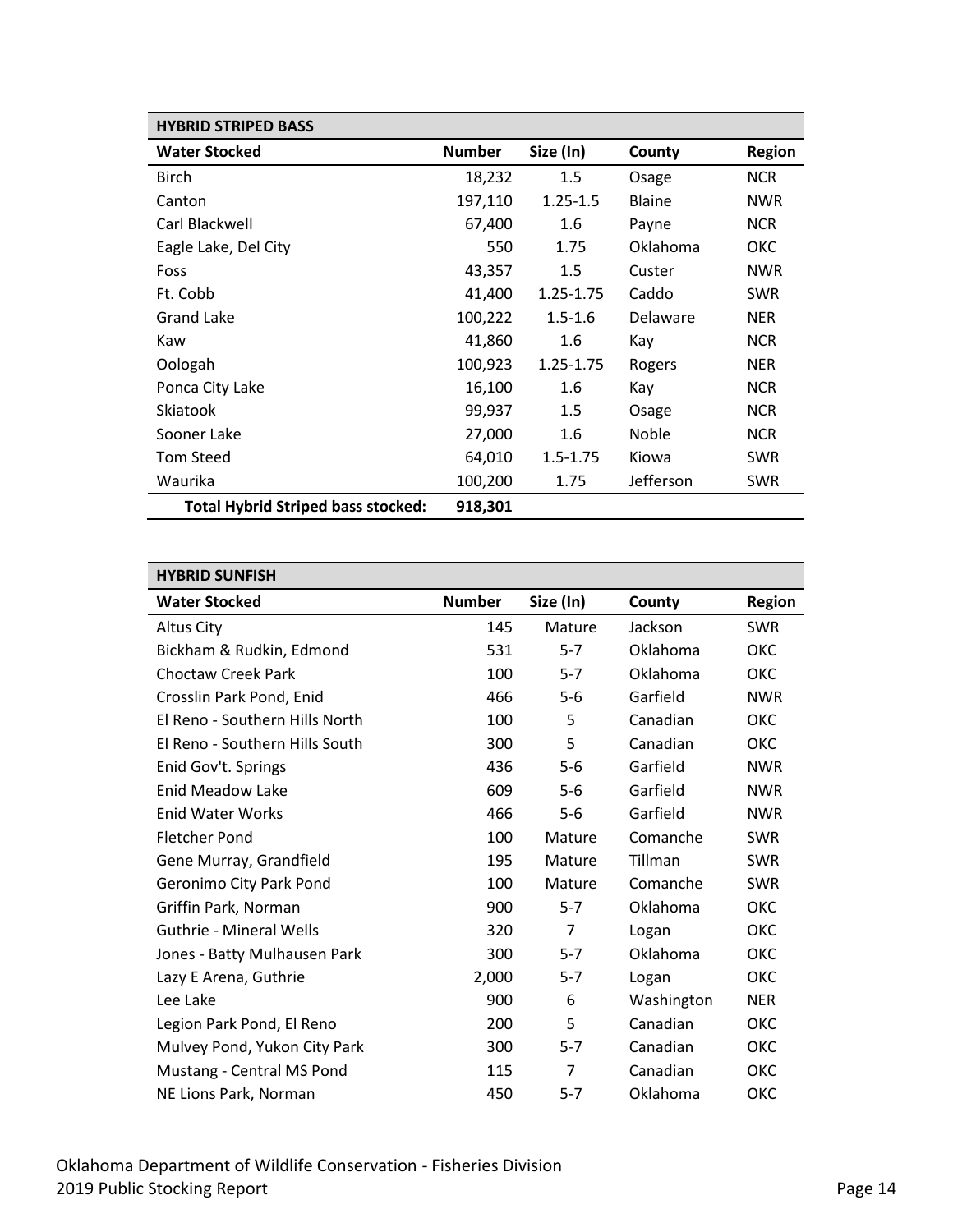| <b>HYBRID SUNFISH</b>                |               |           |          |               |
|--------------------------------------|---------------|-----------|----------|---------------|
| <b>Water Stocked</b>                 | <b>Number</b> | Size (In) | County   | <b>Region</b> |
| Sapulpa - Kelly Lane Park            | 552           | 6         | Creek    | <b>NER</b>    |
| <b>Skiatook Nursery Pond</b>         | 400           | $4 - 5$   | Osage    | <b>NCR</b>    |
| Skyline Pond                         | 50            | Mature    | Comanche | <b>SWR</b>    |
| <b>Stigler Sports Complex Pond</b>   | 48            | 6         | Haskell  | <b>ECR</b>    |
| <b>Turkey Mountain Pond A</b>        | 100           | 6         | Tulsa    | <b>NER</b>    |
| <b>Turkey Mountain Pond B</b>        | 300           | 6         | Tulsa    | <b>NER</b>    |
| Veterans Park Pond, Jenks            | 868           | 6         | Tulsa    | <b>NER</b>    |
| Welch Park Pond, Yukon               | 250           | $5 - 7$   | Garvin   | OKC           |
| Wildhorse Park Pond, Mustang         | 240           | $5 - 7$   | Canadian | ОКС           |
| <b>Total Hybrid sunfish Stocked:</b> | 11.841        |           |          |               |

<span id="page-14-0"></span>

| <b>NORTHERN LARGEMOUTH BASS</b>    |               |            |           |               |
|------------------------------------|---------------|------------|-----------|---------------|
| <b>Water Stocked</b>               | <b>Number</b> | Size (In)  | County    | <b>Region</b> |
| Altus City                         | 25            | Adult      | Jackson   | <b>SWR</b>    |
| Altus City                         | 10,800        | 1.5        | Jackson   | <b>SWR</b>    |
| <b>Bell Cow</b>                    | 60            | $18 - 20"$ | Lincoln   | CR.           |
| Coalgate Reservoir                 | 6.394         | 2          | Marshall  | <b>SCR</b>    |
| Dahlgren                           | 60            | 18-20      | Cleveland | ОКС           |
| Gene Murray, Grandfield            | 10            | Mature     | Tillman   | <b>SWR</b>    |
| <b>Total Northern LMB Stocked:</b> | 17,349        |            |           |               |

<span id="page-14-1"></span>

| <b>RAINBOW TROUT</b>        |               |             |                  |               |
|-----------------------------|---------------|-------------|------------------|---------------|
| <b>Water Stocked</b>        | <b>Number</b> | Size (In)   | County           | <b>Region</b> |
| <b>Blue River</b>           | 38,909        | 10.8-11.17  | Johnston         | <b>SCR</b>    |
| <b>Blue River</b>           | 4,816         | $9 - 24$    | Johnston         | <b>SCR</b>    |
| Dolese Park Pond            | 4,563         | $12 - 14$   | Oklahoma         | ОКС           |
| <b>Etling</b>               | 19,111        | $10 - 14$   | Cimarron         | <b>NWR</b>    |
| <b>Etling</b>               | 415           | $14+$       | Cimarron         | <b>NWR</b>    |
| <b>Fourche Maline River</b> | 214           | $14 - 24$   | Latimer          | <b>SER</b>    |
| <b>Fourche Maline River</b> | 4,688         | 9+          | Latimer          | <b>SER</b>    |
| Illinois River-Lower        | 112,583       | 10.52-11.43 | Sequoyah         | <b>ECR</b>    |
| Illinois River-Lower        | 646           | $11 - 14$   | Sequoyah         | <b>ECR</b>    |
| Illinois River-Lower        | 56            | $14 - 24$   | Sequoyah         | <b>ECR</b>    |
| Medicine Creek              | 9215          | $10 - 14$   | Comanche         | <b>SWR</b>    |
| Medicine Creek              | 585           | $14+$       | Comanche         | <b>SWR</b>    |
| Mt Fork River               | 26,085        | 10.68-11.55 | McCurtain        | <b>SER</b>    |
| Mt Fork River               | 2,068         | 14-24       | McCurtain        | <b>SER</b>    |
| Mt Fork River               | 52,483        | 9+          | <b>McCurtain</b> | <b>SER</b>    |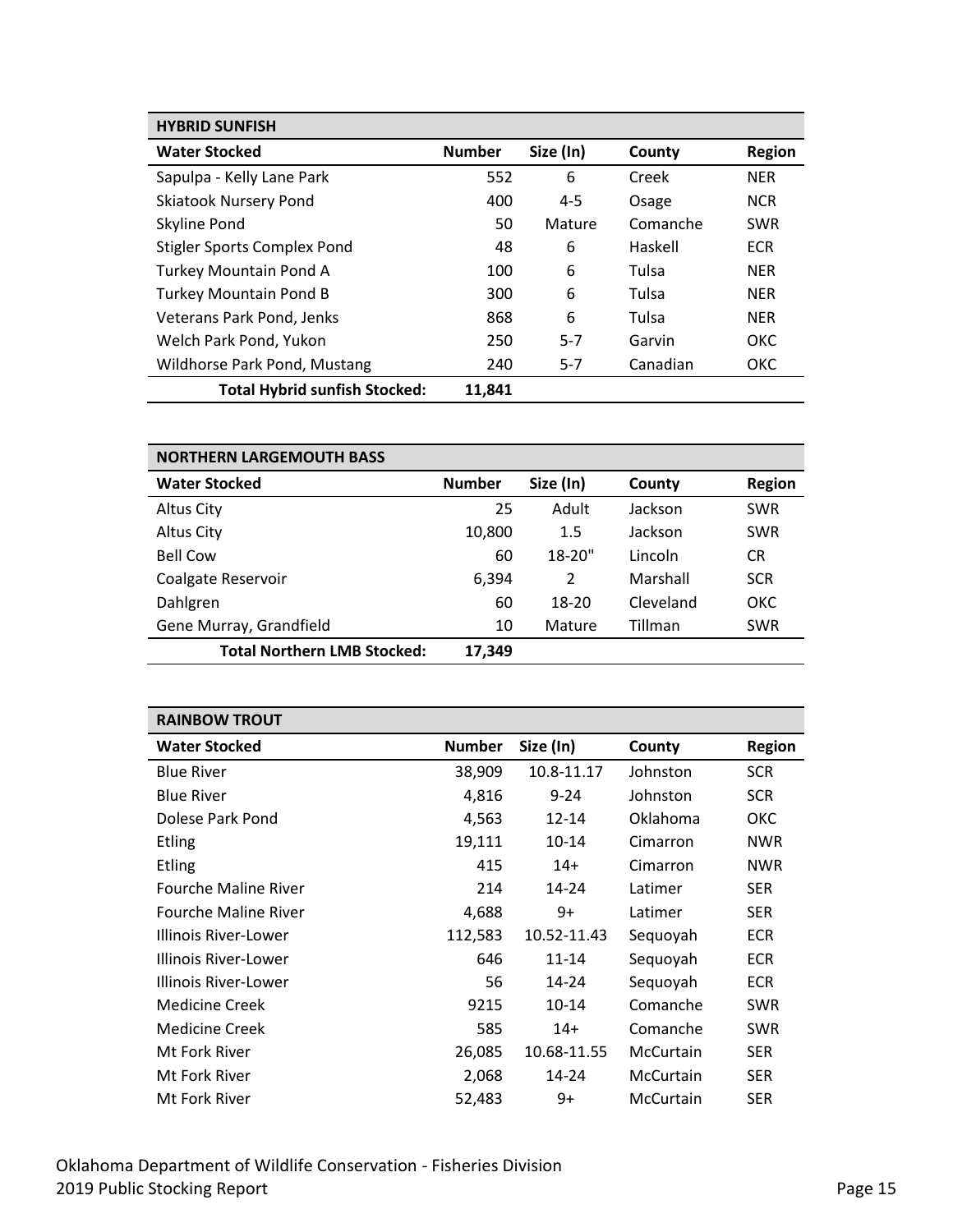| <b>RAINBOW TROUT</b>                |               |           |               |               |
|-------------------------------------|---------------|-----------|---------------|---------------|
| <b>Water Stocked</b>                | <b>Number</b> | Size (In) | County        | <b>Region</b> |
| Perry CCC (Lake Perry Park)         | 8,075         | $10 - 14$ | Noble         | <b>NCR</b>    |
| Perry CCC (Lake Perry Park)         | 515           | $14+$     | Noble         | <b>NCR</b>    |
| Veterans Park Pond, Jenks           | 4,950         | $10-14$   | Tulsa         | <b>NER</b>    |
| Veterans Park Pond, Jenks           | 240           | $14+$     | Tulsa         | <b>NER</b>    |
| Watonga                             | 10,433        | $10 - 14$ | <b>Blaine</b> | <b>NWR</b>    |
| Watonga                             | 655           | $14+$     | <b>Blaine</b> | <b>NWR</b>    |
| <b>Total Rainbow trout stocked:</b> | 301,305       |           |               |               |

<span id="page-15-0"></span>

| <b>SAUGER</b>                |               |           |          |               |
|------------------------------|---------------|-----------|----------|---------------|
| <b>Water Stocked</b>         | <b>Number</b> | Size (In) | County   | <b>Region</b> |
| Arkansas River/Kaw Dam       | 58,170        | 1.2       | Osage    | <b>NCR</b>    |
| Webber Falls                 | 68.450        | 1.5       | Muskogee | ECR           |
| <b>Total Sauger Stocked:</b> | 126,620       |           |          |               |

<span id="page-15-1"></span>

| <b>SAUGEYE</b>            |               |              |          |            |
|---------------------------|---------------|--------------|----------|------------|
| <b>Water Stocked</b>      | <b>Number</b> | Size (In)    | County   | Region     |
| Arcadia Lake              | 36,520        | 1.6          | Oklahoma | ОКС        |
| Bluestem, Atoka           | 3,750         | 1.5          | Atoka    | <b>SCR</b> |
| Bluestem, Atoka           | 17,640        | fry          | Atoka    | <b>SCR</b> |
| Carl Blackwell            | 67,922        | $1.3 - 1.5$  | Payne    | <b>NCR</b> |
| <b>Clinton City</b>       | 6,000         | 1.5          | Washita  | <b>SWR</b> |
| <b>Clinton City</b>       | 33,835        | fry          | Washita  | <b>SWR</b> |
| Duncan Lake               | 8,250         | 1.75         | Stephens | <b>SWR</b> |
| Duncan Lake               | 80,800        | fry          | Stephens | <b>SWR</b> |
| Elk City                  | 6,875         | 1.5          | Beckham  | <b>SWR</b> |
| Elk City                  | 48,840        | fry          | Beckham  | <b>SWR</b> |
| Ellsworth                 | 51,064        | 1.6          | Comanche | <b>SWR</b> |
| Ellsworth                 | 516,312       | fry          | Comanche | <b>SWR</b> |
| Ft. Cobb                  | 41,241        | 1.6          | Caddo    | <b>SWR</b> |
| Ft. Cobb                  | 414,100       | fry          | Caddo    | <b>SWR</b> |
| <b>Great Salt Plains</b>  | 86,830        | $1.3 - 1.5$  | Alfalfa  | <b>NWR</b> |
| <b>Healdton City Lake</b> | 9,638         | 1.75         | Carter   | <b>SCR</b> |
| <b>Healdton City Lake</b> | 93,240        | fry          | Carter   | <b>SCR</b> |
| <b>Holdenville City</b>   | 20,250        | 1.5          | Hughes   | <b>CR</b>  |
| Jean Neustadt             | 11,620        | 1.6          | Carter   | <b>SCR</b> |
| Lawtonka                  | 24,000        | 1.6          | Comanche | <b>SWR</b> |
| McMurtry                  | 25,001        | $1.5 - 1.75$ | Noble    | <b>NCR</b> |
| McMurtry                  | 349,056       | fry          | Noble    | <b>NCR</b> |